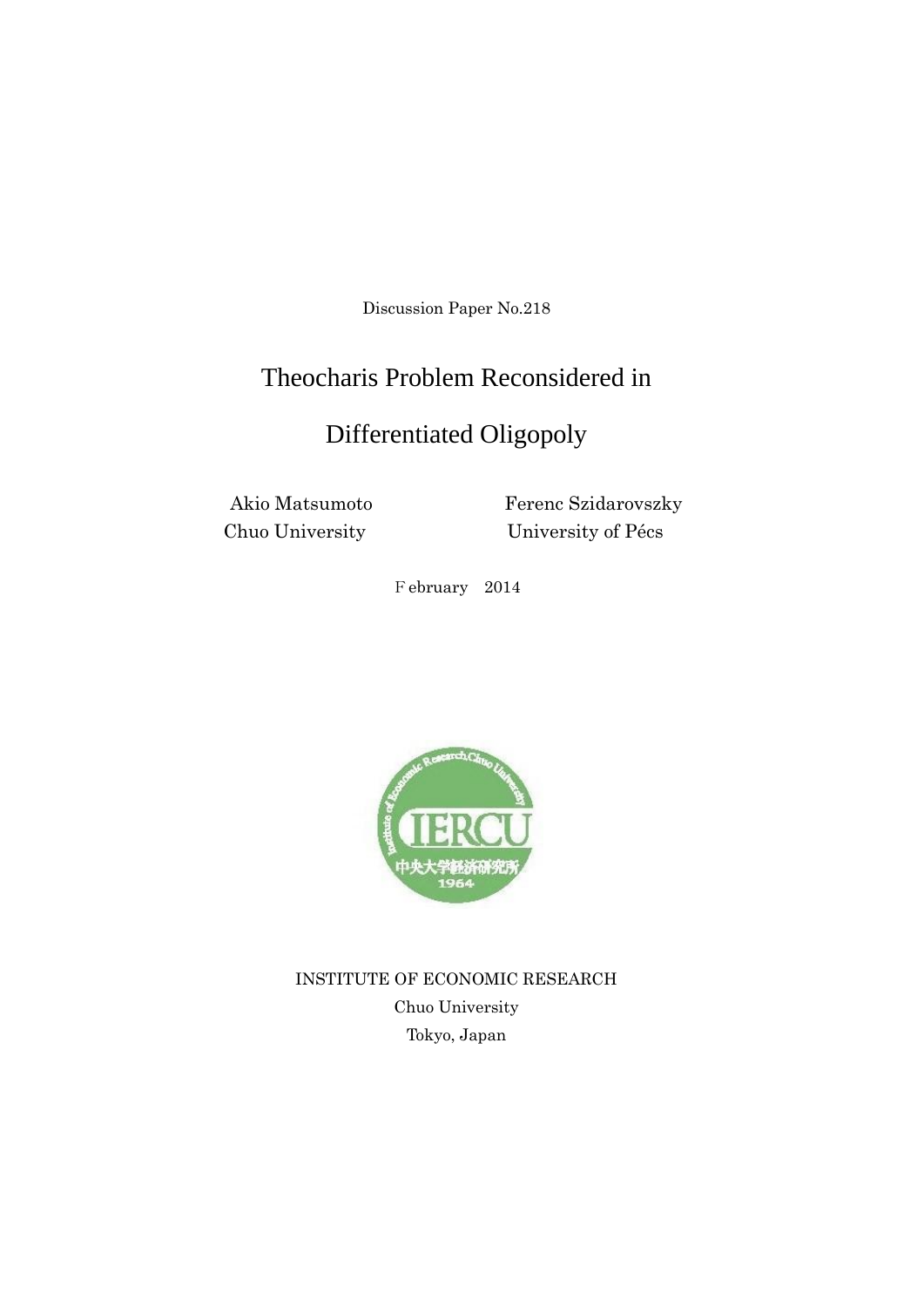# Theocharis Problem Reconsidered in Differentiated Oligopoly\*

Akio Matsumoto<sup>†</sup> Chuo University

Ferenc Szidarovszky<sup>‡</sup> University of Pécs

#### Abstract

Oligopolies with product differentiation are examined with both quantity adjusting and price adjusting firms. Conditions are given for the positivity of the equilibrium outputs as well as for that of the equilibrium prices. The stability of the positive equilibria is then investigated, the positivity and stability conditions are also compared. The dependence of these conditions on the number of firms, their qualifications and the degree of relation between the goods is discussed. The analysis is given by assuming both discrete and continuous time scales.

Keywords: Oligopolies with product differentiation, stability, nonnegativity, Cournot and Bertrand competitions

JEL classification: C62, D43

The authors highly appreciate the Önancial supports from the MEXT-Supported Program for the Strategic Research Foundation at Private Universities 2013-2017, the Japan Society for the Promotion of Science (Grant-in-Aid for Scientifc Research (C) 24530201 and 25380238) and Chuo University (Grant for Special Research). The usual disclaimer applies.

<sup>&</sup>lt;sup>†</sup>Department of Economics, Chuo University, 742-1, Higashi-Nakano, Tokyo, 192-0393, Japan. akiom@tamacc.chuo-u.ac.jp

<sup>&</sup>lt;sup>‡</sup>Department of Applied Mathematics, Universty of Pécs, Pécs, Ifjúság u-6, H-7624, Hungary. szidarka@gmail.com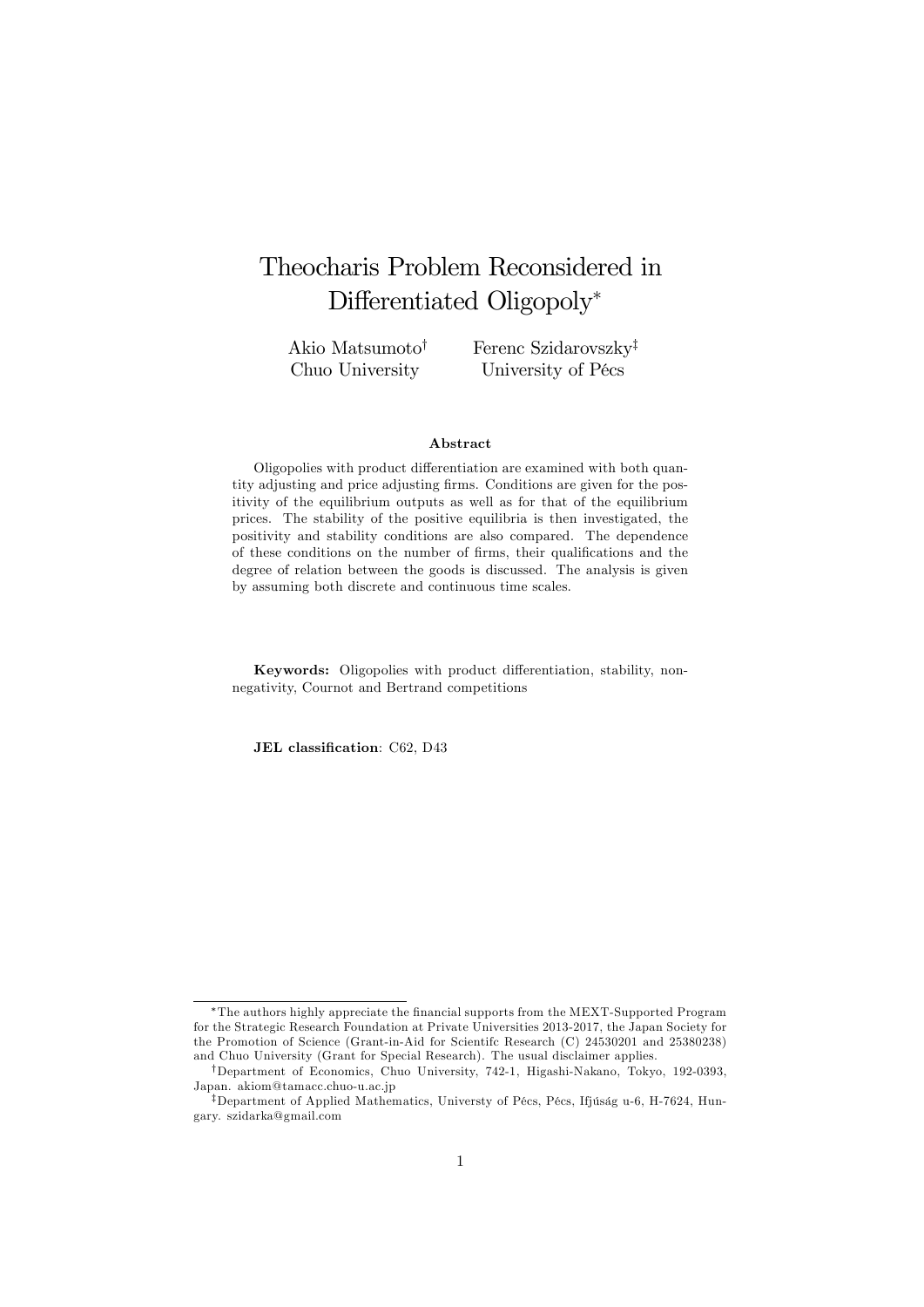## 1 Introduction

In his seminal paper, Theocharis  $(1960)$  constructs the *n*-firm Cournot oligopoly model with a linear demand function and constant marginal costs and studies the asymptotic stability of the steady state under discrete-time quantity adjustment. It is then found that stability depends only on the number of firms; the steady state is globally stable in the duopoly, marginally stable in the triopoly and destabilized if the number of firms becomes more than three. It is also pointed out that this provocative result (sometimes called as the Theocharis  $problem)$  might be obtained under the limited environment in which the firms have full and instantaneous information on the demand function, their own cost as well as the competitors' costs, the goods are perfectly substitutes (i.e., homogenous) and expectations are naively formed. As a natural consequence, the Theocharis model has been extended in various directions to weaken these restrictions. Focusing on the type of the adjustment process, McManus and Quandt (1961) and Hahn (1962) prove that the steady state is asymptotically stable in the continuous-time adjustment process with demand and cost functions having the appropriate slopes. It is also confirmed in Fisher  $(1961)$  that the steady state can be stabilized when the adjustment coefficient is small and/or the marginal cost is increasing in the discrete-time adjustment process. Further, models with product differentiation are discussed in Haster (1966), Krelle (1976), Okuguchi (1976), Moorthy (1985) and Friedman (1986) among others. Models with product differentiations can be considered as special cases of multiproduct oligopolies, which were first formulated by Selten (1970) for quantity strategies and by Eichhorn (1971a, b) for price strategies. Szidarovszky et al. (1994) examine the stability of equilibria in linear multi-product oligopolies with adaptive adaptive adjustments and derive sufficient and necessary stability conditions. A comprehensive summary of the main results on the existence, uniqueness and stability of equilibria in multi-product oligopolies is given in Okguchi and Szidarivszky (1999) which can be easilty applied to oligopolies with product differentiation as special cases. Goldberg (1995) presents an application to the U.S. Automobile Industry. Comparision of Bertrand and Cournot oligopolies are discussed in Okuguchi (1984), Vives (1984) and Cheng (1985) among others. More recently, taking into account of the non-negativity constraints on the variables, Cánovas et al.  $(2008)$  consider the global dynamics to show that the  $n$ -firm model has simple dynamics (i.e., it converges either to a monopoly or a duopoly or to a two periodic oscillation).

Our purpose of this study is to reconsider the Theocharis problem in differentiated oligopoly, following the spirit of Hadar (1966) in which the steady state is shown to be stable if the degree of differentiation is weak and the coefficient matrix of the naive dynamics system has a dominant diagonal under the general forms of the demand and cost functions. In this study, we take away the assumption of the diagonal dominance but restore the linear structure of the Theocharis model where demand is linear and marginal costs are constant. Introducing product differentiation with micro-foundation leads to an environment in which the firms are also differentiated; each firm faces its own demand function and operates production with different production costs. These two sorts of differentiation affect dynamics. Further we introduce the price adjustment (i.e, Bertrand competition) in addition to the quantity adjustment (i.e., Cournot competition) to investigate the effects caused by the choice of opera-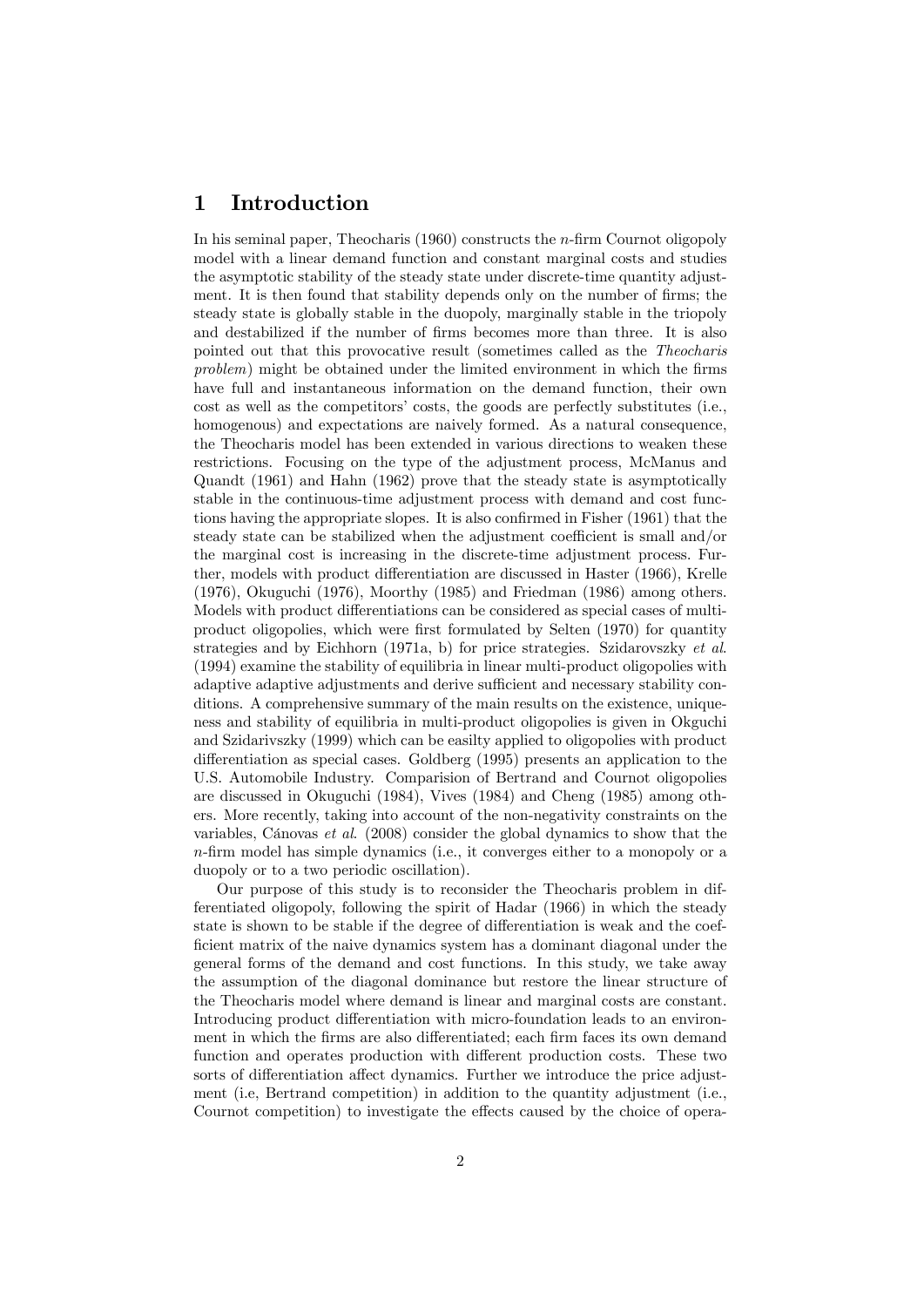tional strategies and then address dynamics in the continuous-time scales. In short, we raise a question whether the Theocharis problem still exist under those broader circumstances.

The rest of the paper is organized as follows. Section 2 briefly gives a microfoundation of the linear demand functions of the differentiated goods. Section 3 presents an n-Örm linear oligopoly model in Cournot competition and examine asymptotic dynamics in the extended model. Section 4 considers the Theocharis problem in Bertrand competitions. Concluding remarks are given in Section 5.

## 2 Consumers

It is assumed that there is a continuum of consumers of the same type and the utility function of the representative consumer is given as

$$
U(q, I) = \sum_{i=1}^{n} \alpha_i q_i - \frac{1}{2} \left( \sum_{i=1}^{n} q_i^2 + 2\gamma \sum_{i=1}^{n} \sum_{j>i}^{n} q_i q_j \right) - I, \qquad (1)
$$

where  $q = (q_i)$  is the quantity vector,  $I = \sum_{i=1}^n p_i q_i$  with  $p_i$  being the price of good *i*,  $\alpha_i$  measures the quality of good *i* and  $\gamma \in [-1, 1]$  measures the degree of relation between the goods:  $\gamma > 0$ ,  $\gamma < 0$  or  $\gamma = 0$  imply that the goods are substitutes, complements or independent. Moreover, the goods are perfect substitutes if  $\gamma = 1$  and perfect complements if  $\gamma = -1$ . In this study, we confine our analysis to the case in which the goods are imperfect substitutes or complements and are not independent, by assuming that  $|\gamma| < 1$  and  $\gamma \neq 0$ .

The linear inverse demand function (or the price function) of good  $k$  is obtained from the Örst-order condition of the interior optimal consumption of good  $k$  and is given by

$$
p_k = \alpha_k - q_k - \gamma \sum_{i \neq k}^{n} q_i \text{ for } k = 1, 2, ..., n,
$$
 (2)

where  $n > 2$  is assumed. More compactly, equation (2) can be written in the vector form: the price vector is a linear function of the output vector:

$$
p = \alpha - Bq, \tag{3}
$$

where  $p = (p_i)$ ,  $\alpha = (\alpha_i)$  and  $\mathbf{B} = (B_{ij})$  with  $B_{ii} = 1$  and  $B_{ij} = \gamma$  for  $i \neq j$ . Since **B** is invertible<sup>1</sup>, solving (3) for **q** yields the direct demand

$$
q = B^{-1}(\alpha - p), \tag{4}
$$

where the diagonal and the off-diagonal elements of  $B^{-1}$  are, respectively,

$$
\frac{1+(n-2)\gamma}{(1-\gamma)(1+(n-1)\gamma)} \text{ and } -\frac{\gamma}{(1-\gamma)(1+(n-1)\gamma)}.
$$

<sup>&</sup>lt;sup>1</sup>The *n* by *n* matrix *B* is invertible if  $\det \mathbf{B} = (1 - \gamma)^{n-1}(1 + (n-1)\gamma) \neq 0$ . It is clearly invertible when  $\gamma > 0$ . In the case of  $\gamma < 0$ , the inequality constraint  $1 + (n-1)\gamma > 0$  will be assumed in Assumption 2 below and it will guarantee the invertiblity of  $\boldsymbol{B}$ .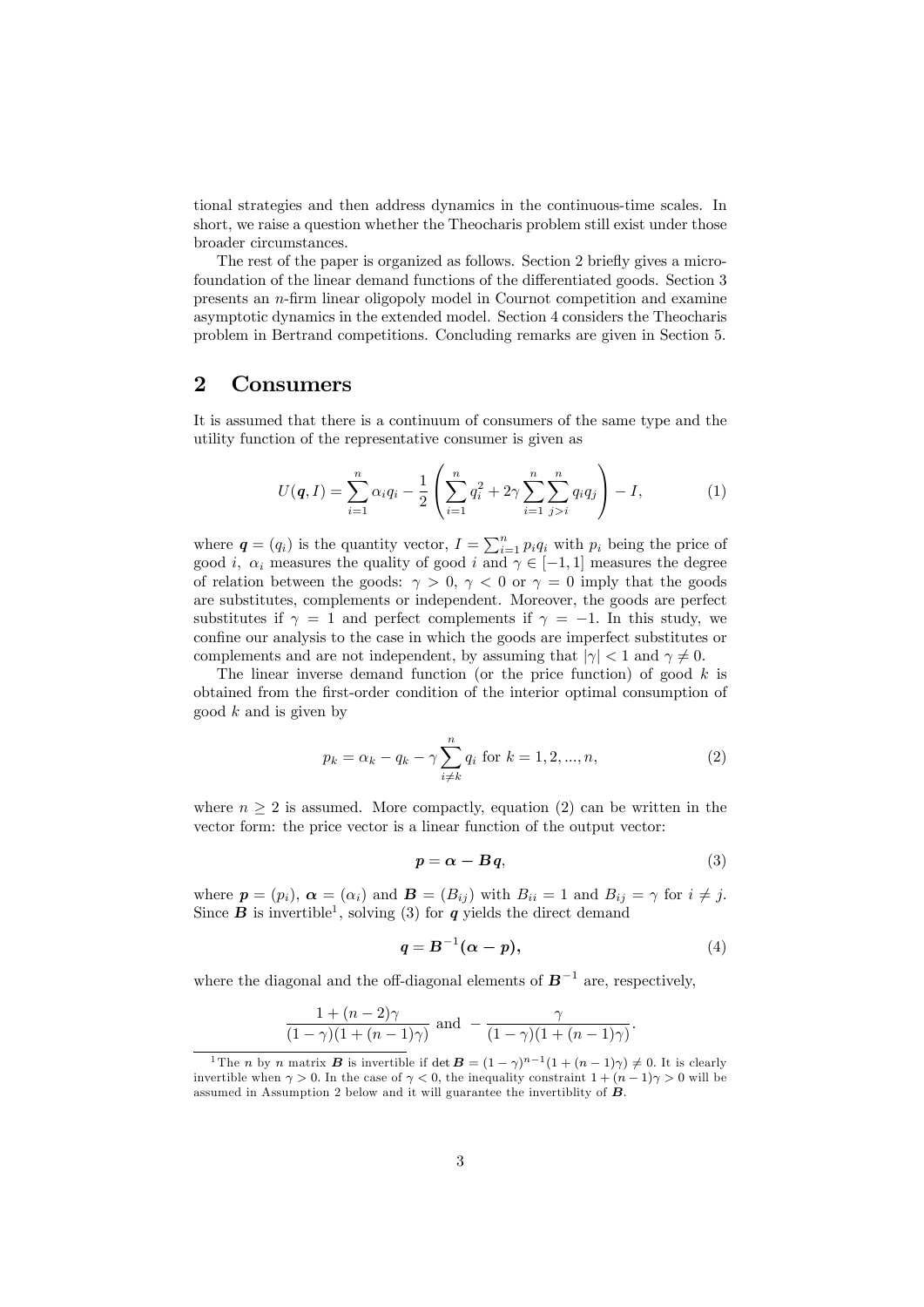Hence the direct demand of good k, the  $k^{\text{th}}$ -component of  $q$ , is linear in the prices and is given as

$$
q_k = \frac{(1 + (n-2)\gamma)(\alpha_k - p_k) - \gamma \sum_{i \neq k}^n (\alpha_i - p_i)}{(1 - \gamma)(1 + (n-1)\gamma)}
$$
 for  $k = 1, 2, ..., n$ . (5)

For the sake of the later analysis, let us define the admissible region of  $(\gamma, n)$  by  $D_{(+)}$  or  $D_{(-)}$  according to whether the goods are substitutes or complements:

$$
D_{(+)} = \{ (\gamma, n) \mid 0 < \gamma < 1 \text{ and } 2 < n \}
$$

and

$$
D_{(-)} = \{ (\gamma, n) \mid -1 < \gamma < 0 \text{ and } 2 < n \}.
$$

# 3 Quantity-adjusting firms

In Cournot competition, firm k chooses a quantity  $q_k$  to maximize its profit  $\pi_k =$  $(p_k - c_k)q_k$  subject to its price function (2), taking the other firms' quantities given. We assume a linear cost function for each firm, so that the marginal cost  $c_k$  is constant and non-negative. To avoid negative optimal production, we also assume that  $\alpha_k - c_k$  is positive.

**Assumption 1.**  $c_k \geq 0$  and  $\alpha_k - c_k > 0$  for all k.

Assuming interior maximum and solving its first-order condition yield the best reply of firm  $k$ ,

$$
q_k = \frac{\alpha_k - c_k}{2} - \frac{\gamma}{2} \sum_{i \neq k}^{n} q_i \text{ for } k = 1, 2, ..., n.
$$
 (6)

It can be easily checked that the second-order condition is certainly satisfied. The Cournot equilibrium output and price for firm  $k$  are obtained by solving the following simultaneous equations:

$$
q_k + \frac{\gamma}{2} \sum_{i \neq k}^{n} q_i = \frac{\alpha_k - c_k}{2} \text{ for } k = 1, 2, ..., n,
$$

or in vector form,

$$
\boldsymbol{B}^C\boldsymbol{q}=\boldsymbol{A}^C,
$$

where  $\mathbf{A}^C = ((\alpha_i - c_i)/2)$  and  $\mathbf{B}^C = (B_{ij}^C)$  with  $B_{ii}^C = 1$  and  $B_{ij}^C = \gamma/2$  for  $i \neq j$ . Since  $\mathbf{B}^C$  is invertible, the Cournot output vector is given by

$$
\boldsymbol{q}^C = \left(\boldsymbol{B}^C\right)^{-1}\boldsymbol{A}^C,
$$

where the diagonal and off-diagonal elements of  $(B^C)^{-1}$  are, respectively,

$$
\frac{2(2+(n-2)\gamma)}{(2-\gamma)(2+(n-1)\gamma)}
$$
 and 
$$
-\frac{2\gamma}{(2-\gamma)(2+(n-1)\gamma)}
$$
.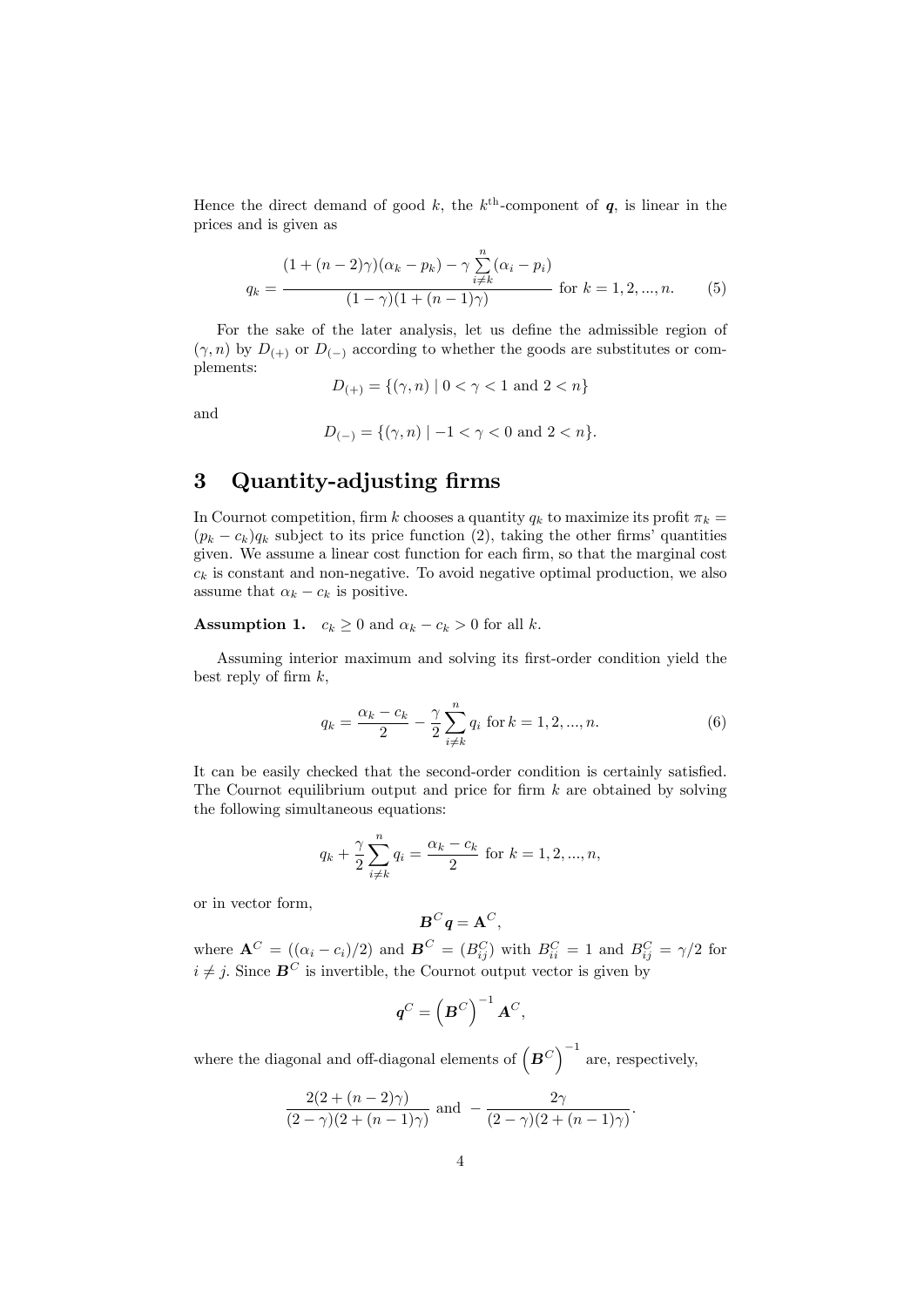Hence the Cournot equilibrium output of firm  $k$  is

$$
q_k^C = \frac{\alpha_k - c_k}{2 - \gamma} - \frac{\gamma}{(2 - \gamma)(2 + (n - 1)\gamma)} \sum_{i=1}^n (\alpha_i - c_i)
$$
 (7)

and the Cournot equilibrium price of firm  $k$  is

$$
p_k^C = \frac{\alpha_k + c_k - \gamma c_k}{2 - \gamma} - \frac{\gamma}{(2 - \gamma)(2 + (n - 1)\gamma)} \sum_{i=1}^n (\alpha_i - c_i).
$$
 (8)

Subtracting (7) from (8) yields  $p_k^C - c_k = q_k^C$  and then by substituting it into the profit function, the Cournot profit becomes

$$
\pi_k^C = \left(q_k^C\right)^2. \tag{9}
$$

## 3.1 Non-negativity

Before proceeding to the stability analysis, we check the non-negativity conditions for the variables at the Cournot equilibrium point. The relations  $p_k^C - c_k =$  $q_k^C$  and equation (9) imply that the Cournot price and the Cournot profit are positive if the Cournot output is positive. So it is suffice to show  $q_k^C \geq 0$ . We start with the case of  $\gamma > 0$  in which  $2 + (n - 1)\gamma > 0$  always. Equation (7) can be written as

$$
q_k^C = \frac{\alpha_k - c_k}{(2 - \gamma)(2 + (n - 1)\gamma)} \left\{ 2 - \gamma + (1 - \beta_k)n\gamma \right\}
$$
 (10)

where  $\beta_k$  is defined as

$$
\beta_k = \frac{\frac{1}{n} \sum_{i=1}^n (\alpha_i - c_i)}{\alpha_k - c_k}.
$$
\n(11)

The constant term  $\alpha_k$  of the price function is the maximum price of the product  $q_k$  and thought to be a proxy of the product quality (that is, the high-price product is usually highly-qualified) and thus  $\alpha_k - c_k$  could measure the net quality.  $\beta_k$  is the ratio of the average net quality over the individual net quality of firm k. When  $\beta_k < 1$ , firm k is called *higher-qualified* as its individual net quality is larger than the average net quality. On the other hand, when  $\beta_k > 1$ , firm  $k$  is called *lower-qualified as* the individual net quality is less than the average net quality. Equation (10) implies that  $q_k^C > 0$  if  $\beta_k \leq 1$ . A different form of equation (10) is

$$
q_k^C = \frac{(\alpha_k - c_k)(\beta_k - 1)\gamma}{(2 - \gamma)(2 + (n - 1)\gamma)} \left\{ \frac{2 - \gamma}{\gamma(\beta_k - 1)} - n \right\}
$$
(12)

and leads to  $q_k^C > 0$  if  $\beta_k > 1$  and

$$
n < \frac{2 - \gamma}{\gamma(\beta_k - 1)}.\tag{13}
$$

We call the locus of  $(\gamma, n)$  satisfying relation (13) with equality the *zero-output* curve.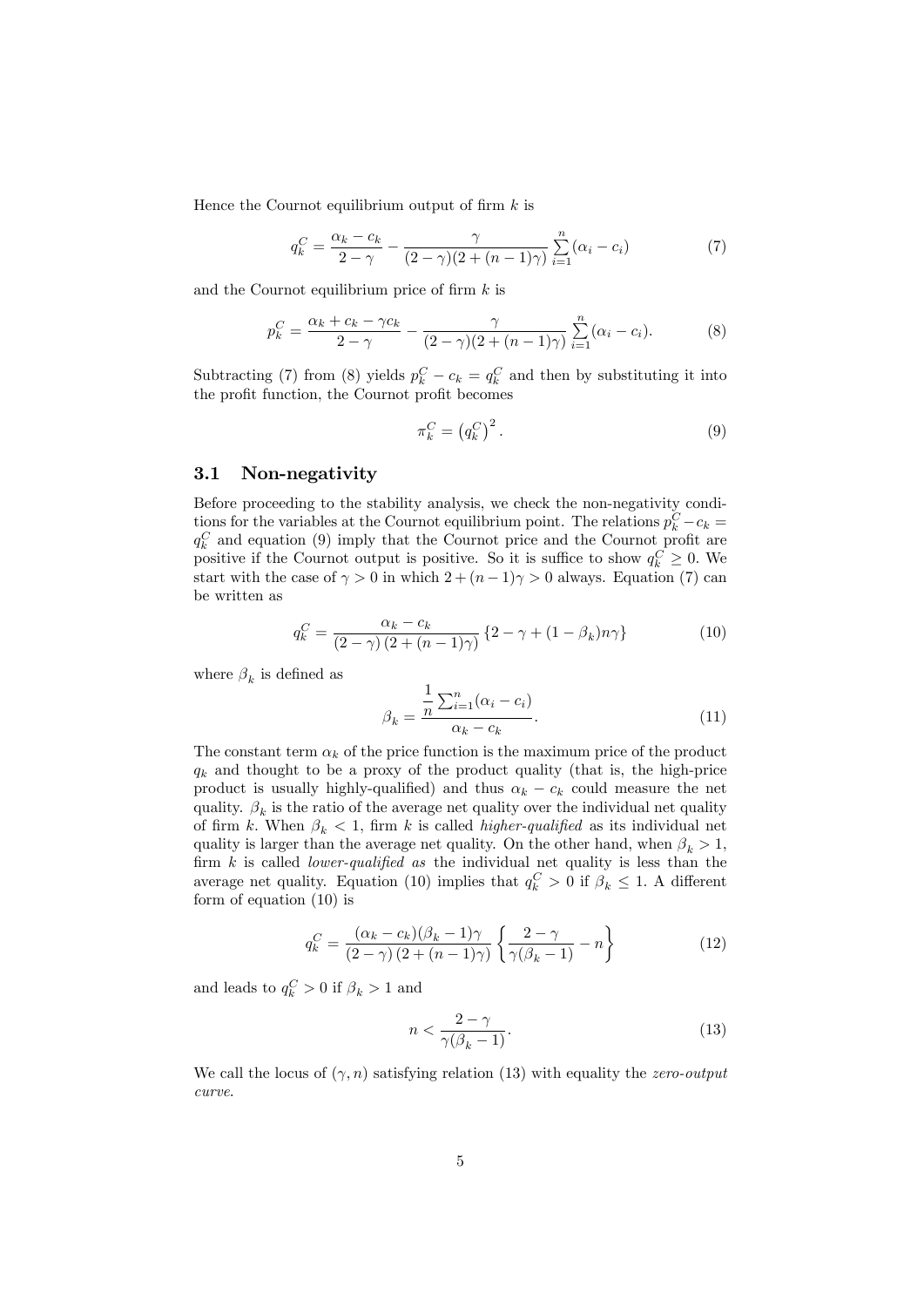We now turn to the case of  $\gamma < 0$  in which the sign of  $2 + (n - 1)\gamma$  is ambiguous. Equation (7) indicates  $q_k^C > 0$  if  $2 + (n-1)\gamma > 0$ . Positiveity of the output does not depend on whether the firm is higher- or lower-qualified if

$$
n<1-\frac{2}{\gamma}.
$$

We now suppose the opposite situation where  $2 + (n - 1)\gamma < 0$ . Then equation (10) and  $\beta_k \ge 1$  together imply  $q_k^C < 0$ . The lower-qualified firms temporarily chooses zero-production and will exit the market if nothing is changed. Declining the number of firms could reverse the inequality of the condition,  $2+(n-1)\gamma < 0$ , and in consequence, the remaining firms produce positive output. On the other hand, equation (12) implies that  $q_k^C > 0$  if  $\beta_k < 1$  and

$$
n > \frac{2 - \gamma}{\gamma(\beta_k - 1)}.\tag{14}
$$

Solving  $2 + (n - 1)\gamma = 0$  for *n* and subtracting the resultant expression from the right hand side of (14) present

$$
\frac{2-\gamma}{\gamma(\beta_k-1)} - \left(1-\frac{2}{\gamma}\right) = \frac{(2-\gamma)\beta_k}{(-\gamma)(1-\beta_k)} > 0.
$$

This inequality implies that the zero-output curve with  $\gamma < 0$  is in the region of  $2 + (n - 1)\gamma < 0$ . Hence the non-negativity conditions for Cournot output are summarized as follows:

**Lemma 1** In the case of  $\gamma > 0$ , Cournot output is positive if

either the firm is higher-qualified (i.e.,  $\beta_k < 1$ )

or

it is lower-qualified (i.e., 
$$
\beta_k > 1
$$
) and  $n < \frac{2-\gamma}{\gamma(\beta_k - 1)}$ 

while in the case of  $\gamma < 0$ , it is positive if

$$
either \; n < 1 - \frac{2}{\gamma}
$$

or

the firm is lower-qualified (i.e., 
$$
\beta_k < 1
$$
) and  $n > \frac{2-\gamma}{\gamma(\beta_k - 1)}$ .

## 3.2 Stability

We now turn attention to the stability of the Cournot output. Best response dynamics is assumed with naive expectations, when each firm believes that the other Örms remain unchanged with their outputs from the previous period. By assuming discrete time scales, the best response (6) gives rise to the time invariant linear dynamic system

$$
q_k(t+1) = \frac{\alpha_k - c_k}{2} - \frac{\gamma}{2} \sum_{i \neq k}^{n} q_i(t), \ \ k = 1, 2, ..., n. \tag{15}
$$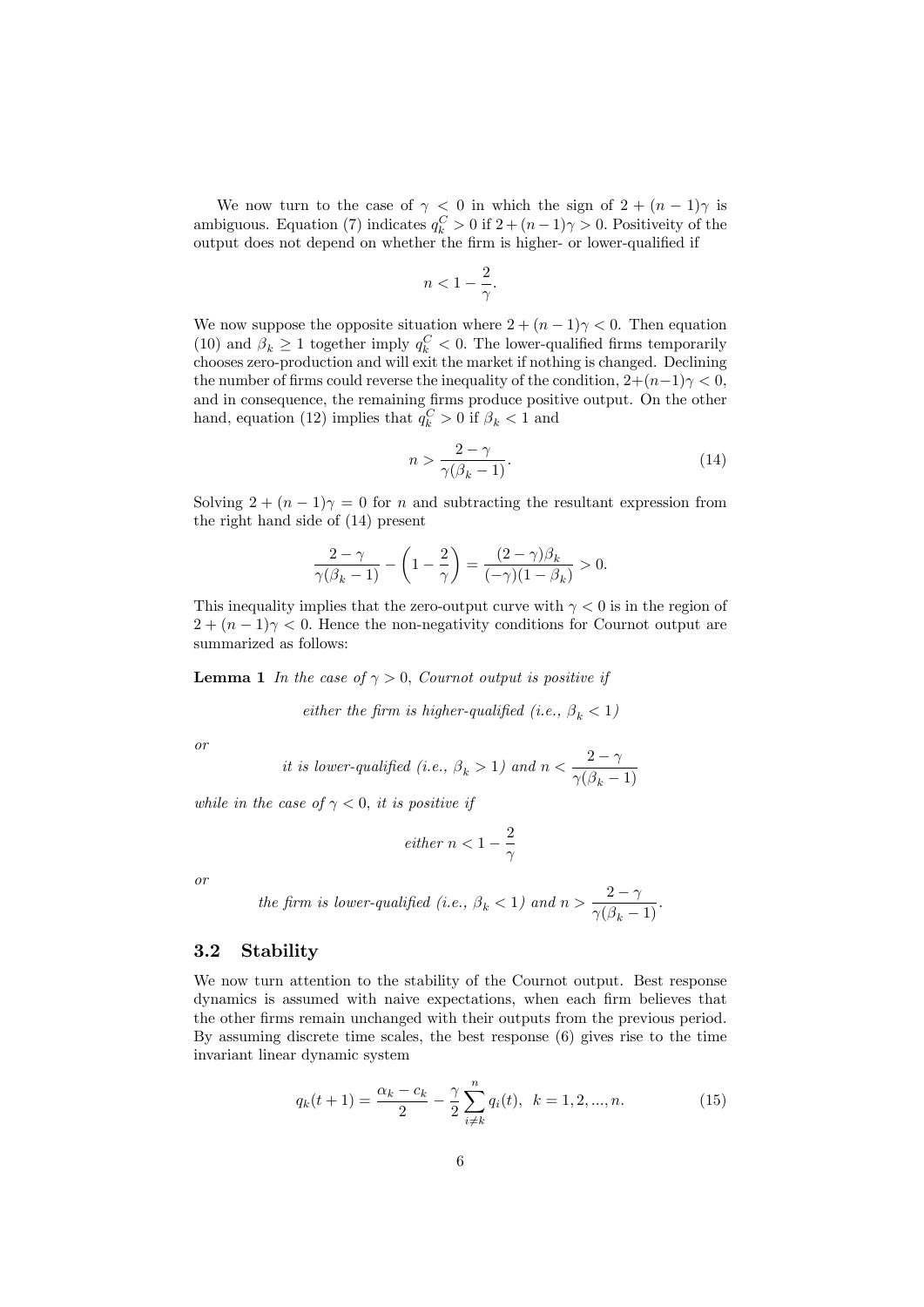Substituting  $q_k(t + 1)$  into the price function (2) of firm k yields the price dynamic equation associated with the output dynamics:

$$
p_k(t+1) = \alpha_k - q_k(t+1) - \gamma \sum_{i \neq k}^{n} q_i(t+1), \ \ k = 1, 2, ..., n. \tag{16}
$$

Equations (15) and (16) imply that the price dynamics is essentially the same as the quantity dynamics: In other words, the Cournot price is stable (resp. unstable) if the Cournot output is stable (resp. unstable). Therefore it is enough for our purpose to draw attention only to the stability of the Cournot output.

The coefficient matrix of system  $(15)$  is

$$
\boldsymbol{J}_C = \left( \begin{array}{cccc} 0 & -\frac{\gamma}{2} & \cdots & -\frac{\gamma}{2} \\ -\frac{\gamma}{2} & 0 & \cdots & -\frac{\gamma}{2} \\ \vdots & \vdots & \cdots & \vdots \\ -\frac{\gamma}{2} & -\frac{\gamma}{2} & \cdots & 0 \end{array} \right).
$$

The corresponding characteristic equation reads

$$
|\mathbf{J}_C - \lambda \mathbf{I}| = (-1)^n \left(\lambda - \frac{\gamma}{2}\right)^{n-1} \left(\lambda + \frac{(n-1)\gamma}{2}\right) = 0,
$$

which indicates that there are  $n-1$  identical eigenvalues and one different eigenvalue. Without loss of generality, the first  $n - 1$  eigenvalues are assumed to be identical,

$$
\lambda_1^C = \lambda_2^C = ... = \lambda_{n-1}^C = \frac{\gamma}{2}
$$
 and  $\lambda_n^C = -\frac{(n-1)\gamma}{2}$ .

Since  $|\gamma| < 1$  is assumed, the first  $n-1$  eigenvalues are less than unity in absolute value. It depends on the absolute value of  $\lambda_n^C$  whether the Cournot output is stable or not. It is clear that  $\left|\lambda_n^C\right| < 1$  for  $n = 2$  and 3. Solving  $\left|\lambda_n^C\right| < 1$  for  $n > 3$  presents the stability conditions of the Cournot output<sup>2</sup>:

$$
n < 1 + \frac{2}{\gamma} \text{ if } \gamma > 0 \text{ and } n < 1 - \frac{2}{\gamma} \text{ if } \gamma < 0.
$$
 (17)

We can now summarize these stability results as follows.

Lemma 2 In Cournot competition with discrete time scales, the Cournot output is stable, marginally stable or unstable according to the number of the firms is less than, equal to or greater than  $1 + \frac{2}{|\gamma|}$ .

$$
n<1+\frac{1}{\gamma}
$$

under which  $\left|\lambda_n^C\right| < 1$ . However, we proceed our analysis without this strong assumption.

<sup>&</sup>lt;sup>2</sup>If the Jacobian of the price function satisfies the diagonally dominant condition (i.e.,  $|dp_k/dq_k| > \sum_{i \neq k} |dp_k/dq_i|$ , then we have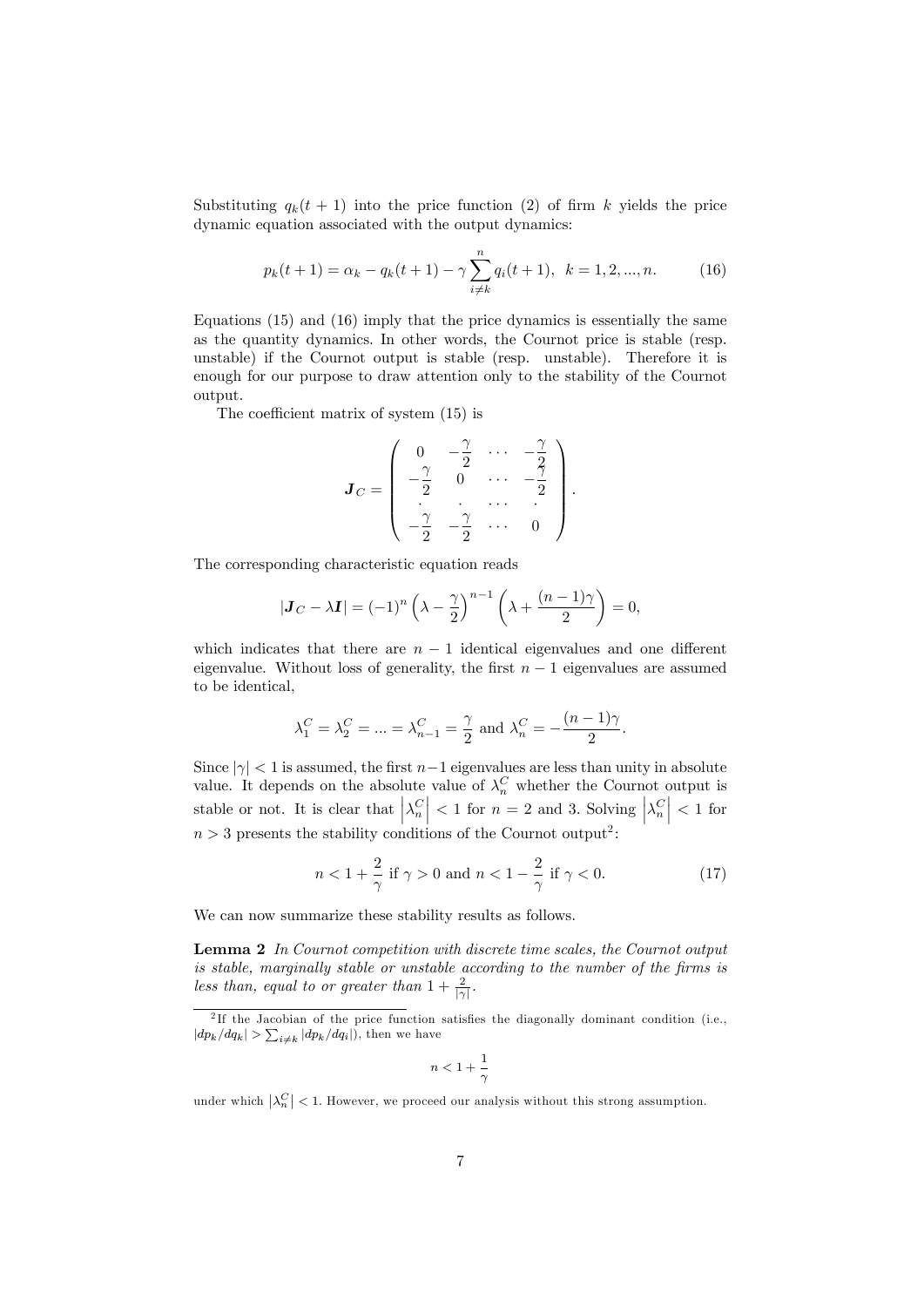Lemma 1 is concerned with the non-negativity condition for the Cournot output and so is Lemma 2 with the stability condition. Combining these lemmas provides the condition for which the Cournot output is positive and stable. We now investigate the following effects on stability of the positive Cournot output; the *differentiation effect* caused by a change in  $\gamma$ , the *heterogeneous effect* caused by a change in  $\beta_k$  and the *time scale effect* caused by changing the time scale to continuous from discrete.

#### 3.3 Differentiation Effect

To see the differentiation effect on stability, we assume away the heterogeneity of the firms for a while only for analytical simplicity by assuming that  $\alpha_k = \alpha$ and  $c_k = c$  for all k. This simplification leads to  $\beta_k = 1$  for all k. Due to equation (10),  $q_k^C > 0$  for all k if  $\gamma > 0$  or if  $\gamma < 0$  and  $2 + (n - 1)\gamma > 0$ . The positive-sloping black curve in Figures  $1(A)$  and the negative-sloping black curve in Figure 1(B) are the corresponding  $\left|\lambda_n^C\right|=1$  or *marginal-stability curves*. The yellow regions under the black curves are the stability regions. Thus, the positive Cournot output is always stable if  $n = 2$  or  $n = 3$  and the goods are neither perfect substitutes ( $\gamma = 1$ ) nor perfect complements ( $\gamma = -1$ ). The second result implies that the Theocharis problem does not arise when the goods are differentiated (i.e.,  $|\gamma| \neq 1$ ) in the triopoly market in which equation (15) exhibit marginal stability when  $|\gamma|=1$ . For  $n\geq 4$ , stability depends on the degree of the differentiation. Solving  $\left|\lambda_n^C\right|=1$  gives the threshold value of  $\gamma$ ,

$$
\left|\gamma_n^C\right| = \frac{2}{n-1}.
$$

For example, when  $n$  increases to 6 from 4 with an increment of unity, the threshold value decreases to  $2/3$ ,  $1/2$  and  $2/5$ , and Cournot output is stable if

$$
|\gamma|<\frac{2}{3} \text{ when } n=4, \ |\gamma|<\frac{1}{2} \text{ when } n=5 \text{ and } |\gamma|<\frac{2}{5} \text{ when } n=6
$$

and becomes unstable when the inequality is reversed. In short, Cournot output for  $n \geq 4$  can be stable if the goods are strongly differentiated in the sense that the degree of differentiation in absolute value is less than  $2/(n - 1)$ . A larger number of  $n$  could be a destabilizer in the sense that the stability region shrinks as  $n$  increases. Nevertheless, the differentiation partially settles the Theocharis problem. Further, observing Figures  $1(A)$  and  $1(B)$ , we see that the differentiation effect is symmetric, that is, one figure is the mirror image of the other.

**Lemma 3** If  $\beta_k = 1$  for all k, then the Cournot output is positive and stable if the degree of differentiation satisfies

$$
|\gamma| < \frac{2}{n-1}.
$$

#### 3.4 Heterogeneity Effect

Since  $\beta_k=1$  for all  $k$  is a special case, we examine the heterogeneous effect of  $\beta_k \neq 1$  on stability. For  $\gamma > 0$ , Cournot output is always positive if  $\beta_k < 1$ .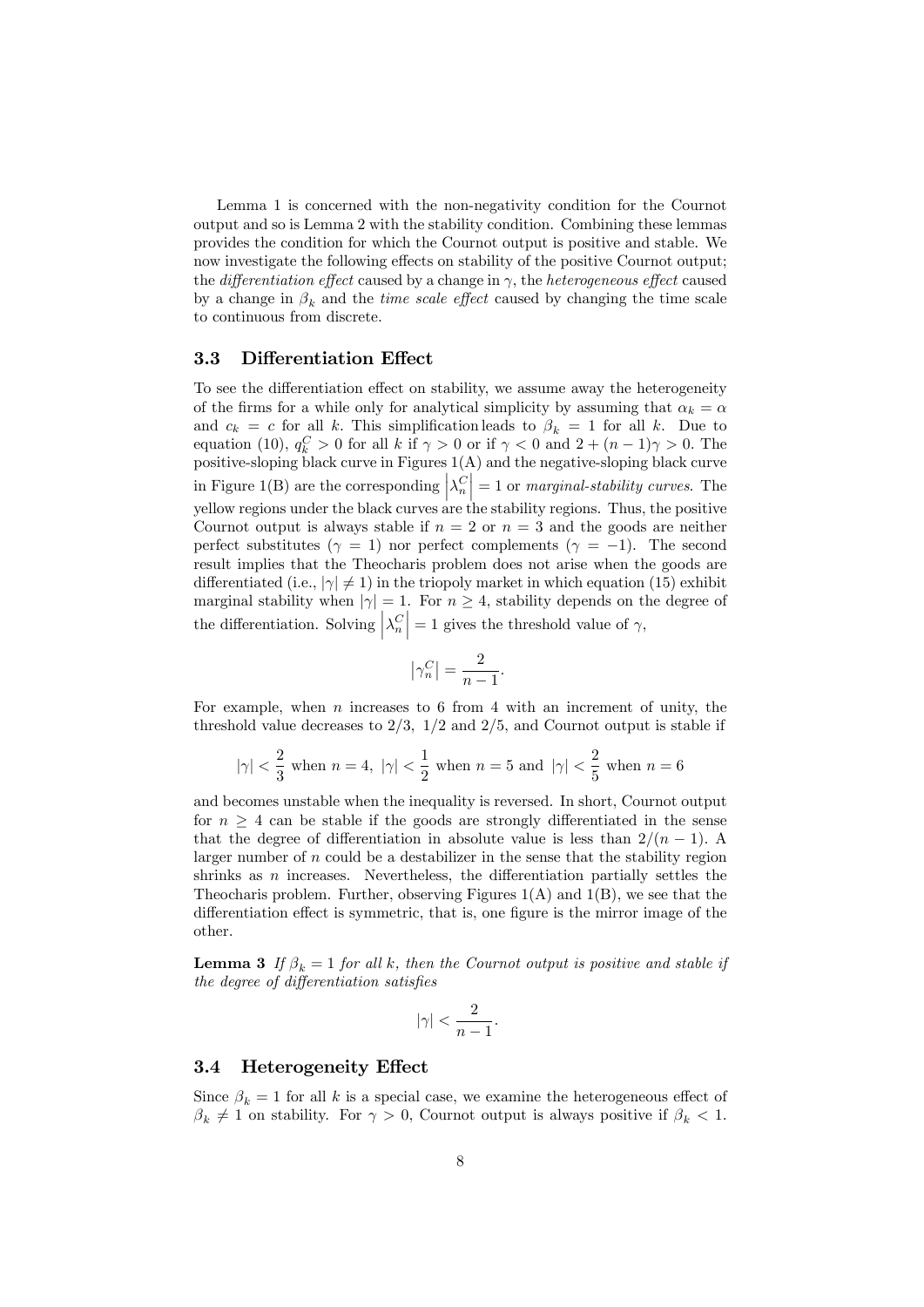The stability condition of the positive Cournot output produced by the higherqualified firm is the same as the one with  $\beta_k = 1$ ,

$$
n<1+\frac{2}{\gamma}.
$$

Graphically the Cournot output is positive and stable in the yellow region of Figure 1(B) and unstable in the white region. The heterogeneity among the higher-qualified firms does not affect stability.

When firm k is lower-qualified (i.e.,  $\beta_k > 1$ ), the stability region is accordingly modified. The zero-output curve and the marginal-stability curve yield

$$
\frac{2-\gamma}{\gamma(\beta_k-1)} - \left(1+\frac{2}{\gamma}\right) = \frac{2+\gamma}{\gamma(\beta_k-1)} \left(\frac{4}{2+\gamma} - \beta_k\right)
$$
(18)

where the first factor on the right hand side is positive for  $\beta_k > 1$  and the second factor is negative if  $\beta_k > 2$  and positive if  $1 < \beta_k < 4/3$ . We distinguish three cases, Case I where  $\beta_k > 2$ , Case II where  $\beta_k < 4/3$  and Case III where  $4/3 < \beta_k < 2$ . In Case I, the non-negativity condition is stronger than the stability condition. Stability of the Cournot output can be examined with the consideration of the non-negativity condition. The negative-sloping blue curve in Figure 1(B) is the zero-output curve with  $\beta_k = 2$ . The Cournot output is positive and stable in the yellow region under the zero-output curve. It is still stable in the yellow region between the zero-output curve and the marginalstability curve but it is negative there. Notice that as  $\beta_k$  becomes larger than 2; the blue curve shifts downward making the non-negativity region smaller. The heterogeneity  $\beta_k > 2$  can be a destabilizer.

**Lemma 4** If  $\beta_k > 2$ , then the Cournot output is positive and stable if

$$
n < \frac{2-\gamma}{\gamma(\beta_k - 1)}.
$$

We draw attention to Case II. The zero-output curve with  $\beta_k = 4/3$  is in red and located above the marginal-stability (black) curve in Figure 1(B). It can be verified that the zero-output curve shifts upward as  $\beta_k$  decreases. Thus for  $1 < \beta_k < 4/3$ , equation (18) implies that the stability condition is stronger than the non-negativity condition. In Figure 1(B), the Cournot output is positive and stable in the yellow region below the black curve. The stability conditions of the higher-qualified firm (i.e.,  $\beta_k$  < 1) and the lower-qualified firms (i.e.,  $\beta_k > 1$ ) are the same. However the optimal behavior is different when the stability condition is violated. The Cournot output of the lower-qualified firm is negative in the white region above the red curve so that the firm chooses to produce nothing and may exit the market. Further, it is positive and unstable in the white region between the red curve and the black curve. As is seen above, the higher-qualified firm produces positive output which is unstable, implying that the firm may stay in the market even if the stability condition is violated. Notice that changing  $\beta_k$  does not affect the stability condition and thus has no heterogeneous effect.

**Lemma 5** If  $1 < \beta_k < 4/3$ , then the Cournot output is positive and stable if

$$
n<1+\frac{2}{\gamma}.
$$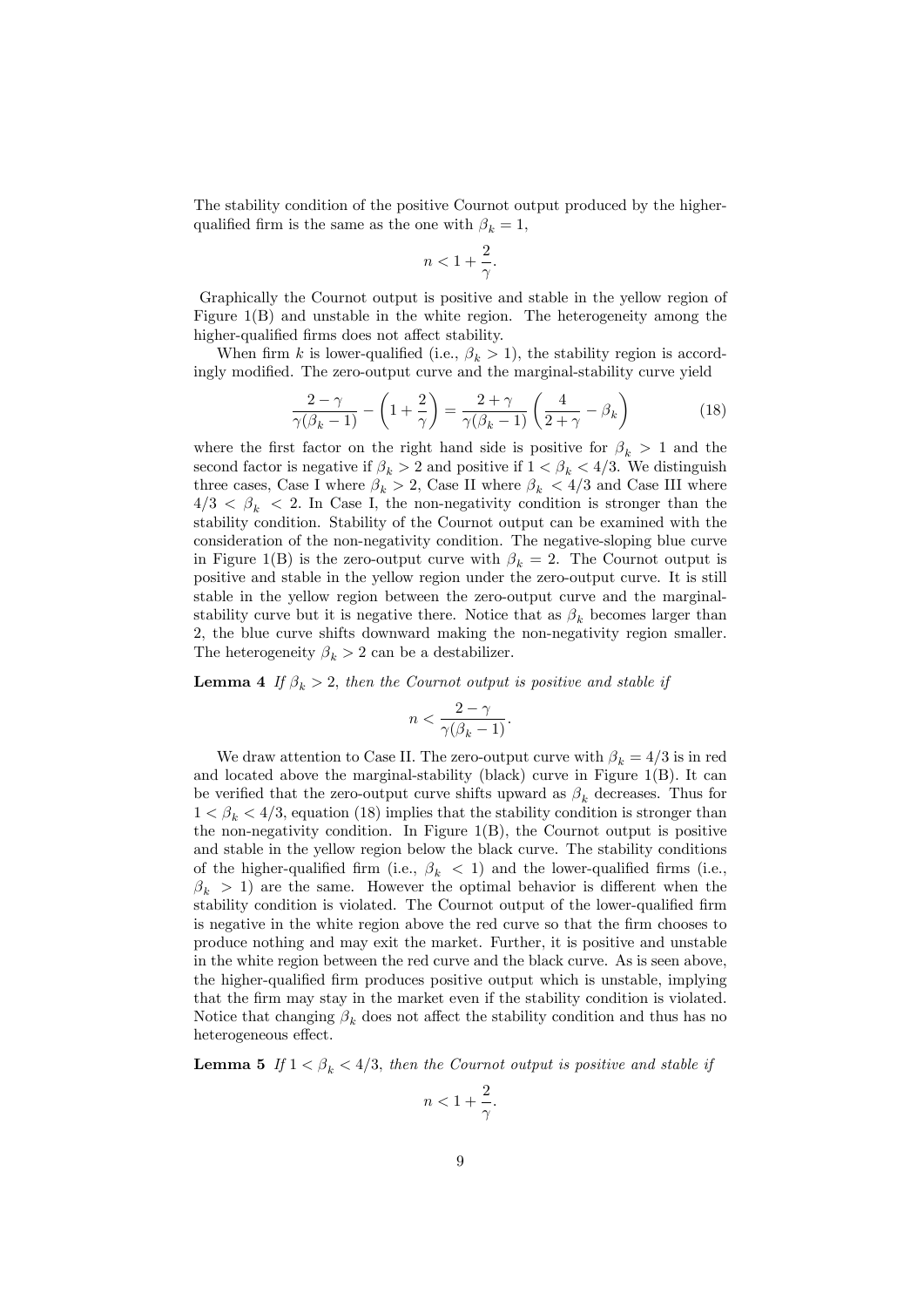In Case III, the zero-output curve intersects the marginal-stability curve at the threshold value  $\gamma_k$  determined as

$$
\gamma_k = \frac{2(2-\beta_k)}{\beta_k}
$$

where  $\gamma_k \to 1$  as  $\beta_k \to 4/3$  and  $\gamma_k \to 0$  as  $\beta_k \to 2$ . For  $\gamma > \gamma_k$ , the Cournot output satisfying  $n < 1+2/\gamma$  is positive and stable and for  $\gamma < \gamma_k$ , the Cournot output satisfying  $n < (2 - \gamma)/[\gamma(\beta_k - 1)]$  is positive and stable. In Figure 1(B), the negative-sloping green curve is the zero-output curve with  $\beta_k = 3/2$ , intersects the black curve at the point of  $\gamma_k = 2/3$  and  $n = 4$  and passes through the point of  $\gamma = 1$  and  $n = 2$ . The alternative expression of the zero-output curve is

$$
\gamma_n^0 = \frac{2}{1 + (\beta_k - 1)n}
$$

where, given  $\beta_k = 3/2$ ,

$$
\gamma_2^0 = 1
$$
 for  $n = 2$ ,  $\gamma_3^0 = \frac{4}{5}$  for  $n = 3$  and  $\gamma_4^0 = \frac{2}{3}$  for  $n = 4$ .

Thereby the Cournot output is always positive and stable for any  $\gamma \in (0,1)$  in the duopoly market (i.e.,  $n = 2$ ). It is positive and stable for  $\gamma < \gamma_3^0$  in the triopoly market (i.e.,  $n = 3$ ). For  $\gamma > \gamma_3^0$  it is stable but negative. So firm k chooses to produce nothing. For  $n = 4$ , notice that  $\gamma_4 = \gamma_4^0$ . Cournot output is positive and stable for  $\gamma < \gamma_4^0$  and chosen to be zero for  $\gamma > \gamma_4^0$ , leading to the firm's exit from the market. For  $n = 5$ , Cournot output is positive and stable for  $\gamma < \gamma_5$ , positive and unstable for  $\gamma_5 < \gamma < \gamma_5^0$ , negative and unstable for  $\gamma > \gamma_5^0$ . We then have the hybrid result that the Cournot output is positive and stable for  $\gamma < \min(\gamma_n, \gamma_n^0)$  and is zero for  $\gamma > \gamma_k^0$ .

**Lemma 6** If  $4/3 < \beta_k < 2$ , then the Cournot output is positive and stable if

$$
n<\min\left\{1+\frac{2}{\gamma},\ \frac{2-\gamma}{\gamma(\beta_k-1)}\right\}.
$$

In the case of  $\gamma < 0$ , the situation is much simpler since the non-negativity condition is identical with the stability condition. In Figure  $1(A)$ , the positive sloping black curve is not only the zero-output curve but also the marginalstability curve. The positive Cournot output is stable in the yellow region below the black curve. The heterogenous effect among the firms (i.e.,  $\beta_k \neq 1$ ) provides a sharp contrast in whether the goods are substitutes or complements. In summary, the heterogeneity affects stability of positive Cournot output by shifting the zero-output curve when  $\gamma > 0$  and has no effect on stability when  $\gamma < 0$ . Therefore we can say that the heterogeneity partially settles the Theocharis problem only when the goods are substitutes. Lemmas 1-6 leads to the main result obtained under the Cournot competition

**Theorem 1** In the case of  $\gamma > 0$ , the positive Cournot output is stable if one of the following exclusive conditions holds:

$$
(i)\ \beta_k<4/3\ \ and\ n<1+\frac{2}{\gamma},
$$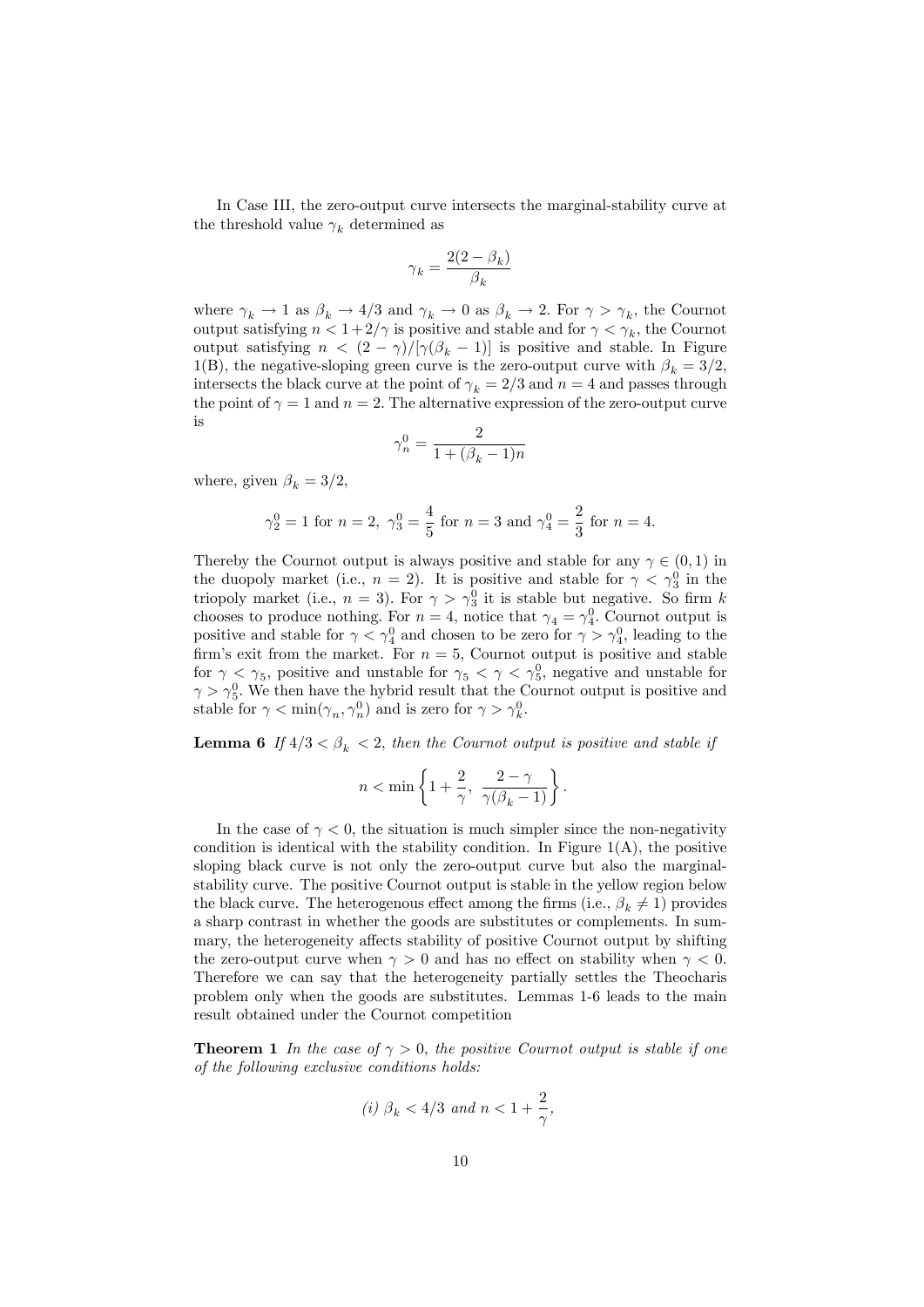$$
(ii) \ \frac{4}{3} < \beta_k < 2 \ and \ n < \min\left\{1 + \frac{2}{\gamma}, \ \frac{2 - \gamma}{\gamma(\beta_k - 1)}\right\}
$$

and

$$
(iii) \beta_k > 2 \text{ and } n < \frac{2-\gamma}{\gamma(\beta_k - 1)}
$$

while in the case of  $\gamma < 0$ , it is stable, irrespective of the value of  $\beta_k$ ,

$$
if n < 1 - \frac{2}{\gamma}.
$$



Figure 1. Cournot competition: stability and non-negativity region

## 3.5 Time Scale Effect

If continuous time scales are assumed by replacing  $q(t + 1) - q(t)$  by  $\dot{q}(t)$ , then system  $(15)$  is modified as follows:

$$
\dot{q}_k(t) = \frac{\alpha_k - c_k}{2} - \frac{\gamma}{2} \sum_{i \neq k} q_i(t) - q_k(t).
$$
 (19)

:

Notice that the steady state of the continuous system is the same at the one of the discrete system. Its Jacobian matrix is

$$
\mathbf{J}_C - \mathbf{I} = \begin{pmatrix} -1 & -\frac{\gamma}{2} & \cdots & -\frac{\gamma}{2} \\ -\frac{\gamma}{2} & -1 & \cdots & -\frac{\gamma}{2} \\ \vdots & \vdots & \ddots & \vdots \\ -\frac{\gamma}{2} & -\frac{\gamma}{2} & \cdots & -1 \end{pmatrix}
$$

The corresponding characteristic equation has the form,

$$
|\mathbf{J}_C - \mathbf{I} - \lambda \mathbf{I}| = (-1)^n \left(\lambda + 1 - \frac{\gamma}{2}\right)^{n-1} \left(\lambda + 1 + \frac{(n-1)\gamma}{2}\right) = 0
$$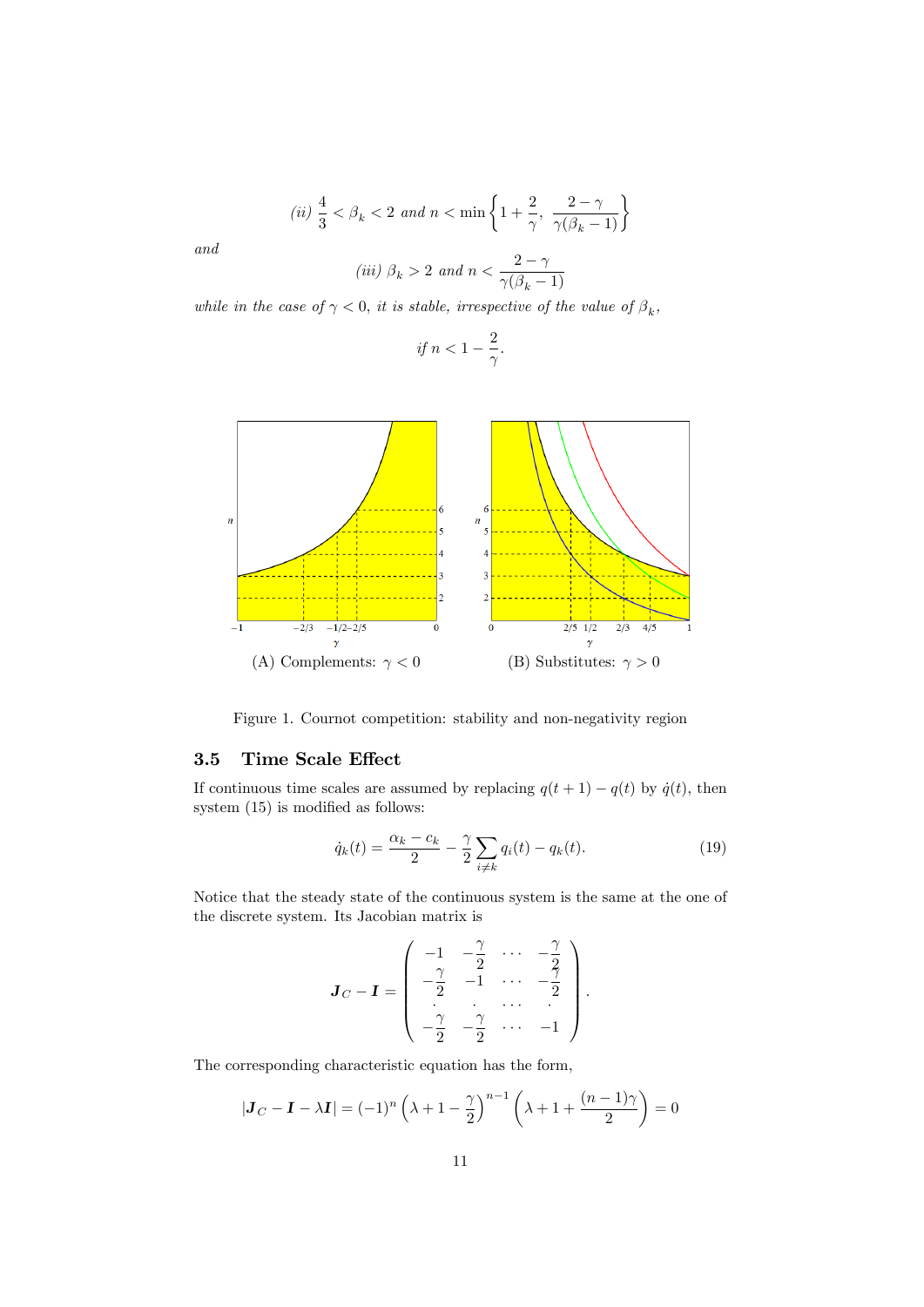implying that the eigenvalues are

$$
-1 + \frac{\gamma}{2}
$$
 and  $-1 - \frac{(n-1)\gamma}{2}$ .

If  $\gamma > 0$ , then both are negative and if  $\gamma < 0$ , then they are negative if

$$
n<1-\frac{2}{\gamma}
$$

which is the same stability condition as in the discrete case. We then summarize these results as follows:

Theorem 2 In Cournot competition with continuous time scales, the Cournot output is stable for any  $n \geq 2$  if the goods are substitutes and it is stable for  $n < 1 - \frac{2}{\gamma}$  if the goods are complements.

Comparing Theorem 1 with Theorem 2 reveals that the time-scale effect solves the Theocharis problem since a change of the time scales completely stabilizes the Cournot point in the  $D_{(+)}$  plane. On the other hand the scale change does not change the stability condition at all if  $\gamma < 0$ . The timesacle effect exhibits a sharp difference, depending on whether the goods are substitutes or complements.

## 4 Price-adjusting firms

In Bertrand competition, firm  $k$  chooses the price of good  $k$  to maximize the profit  $\pi_k = (p_k - c_k)q_k$  subject to its direct demand (5), taking the other firms prices given. Solving the first-order condition yields the best reply of firm  $k$ ,

$$
p_k = \frac{\alpha_k + c_k}{2} - \frac{\gamma}{2[1 + (n-2)\gamma]} \sum_{i \neq k}^{n} (\alpha_i - p_i), \text{ for } k = 1, 2, ..., n. \tag{20}
$$

The second-order condition for an interior optimum solution is

$$
\frac{\partial^2 \pi_k}{\partial p_k^2} = -\frac{2\left(1 + (n-2)\gamma\right)}{(1-\gamma)\left(1 + (n-1)\gamma\right)} < 0,\tag{21}
$$

where the direction of inequality depends on the parameter configuration.<sup>3</sup> For  $(\gamma, n) \in D_{(+)},$  we see that (21) is always satisfied. On the other hand, for  $(\gamma, n) \in$  $D_{(-)}$ , we need an additional condition to fulfill the second-order condition. Since

$$
1 + (n - 1)\gamma < 1 + (n - 2)\gamma
$$

for  $\gamma < 0$ , the required condition is either  $0 < 1 + (n-1)\gamma$  or  $1 + (n-2)\gamma < 0$ . Since the first inequality is the stability condition as well as the non-negativity condition under the Cournot competition, we take it even under the Bertrand competition:

Assumption 2.  $1 + (n-1)\gamma > 0$  for  $\gamma < 0$ .

<sup>&</sup>lt;sup>3</sup>Note that inequality (21) is always fulfilled for  $n = 2$ .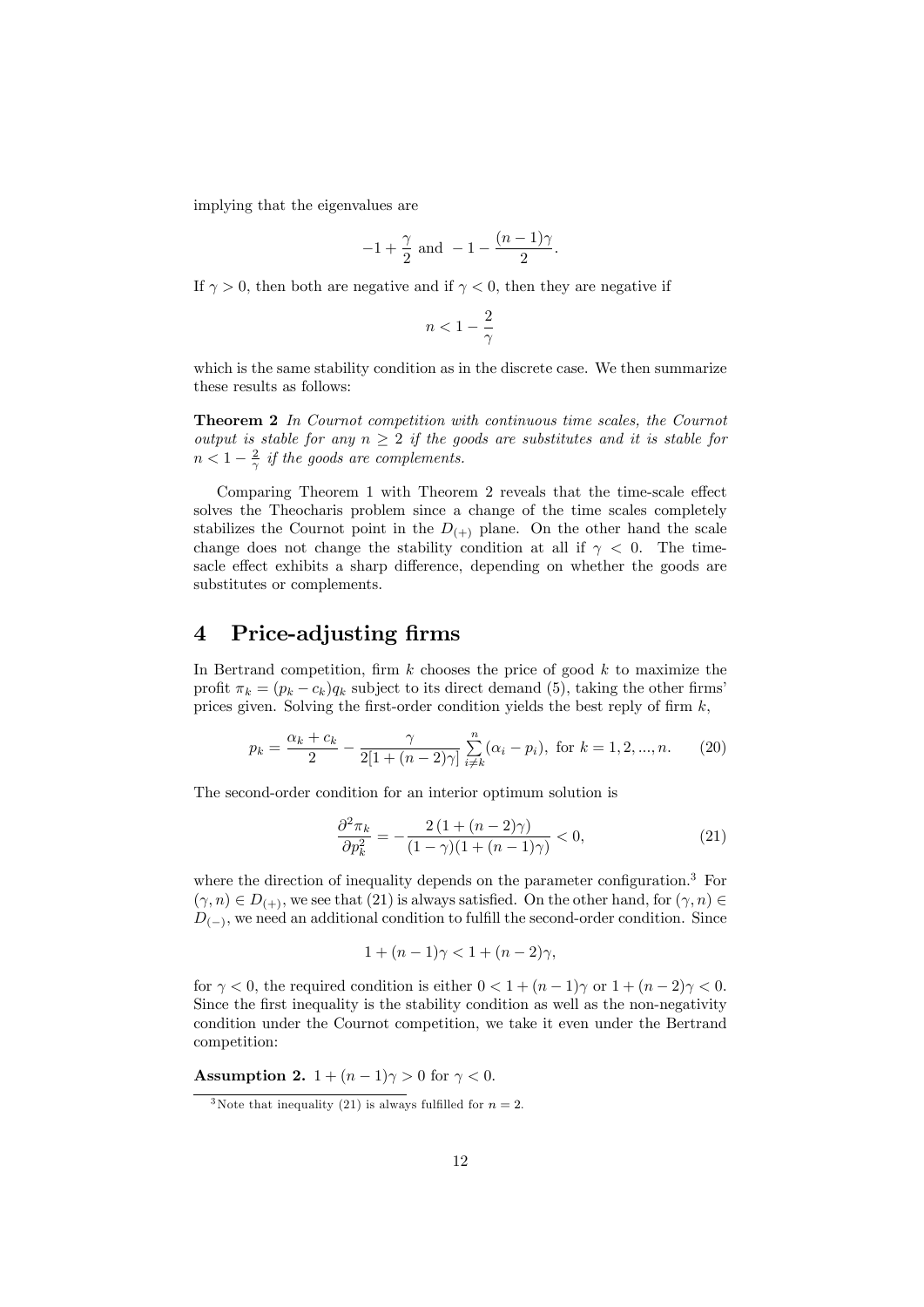The Bertrand equilibrium prices are obtained by solving the simultaneous equations

$$
p_k - \frac{\gamma}{2[1 + (n-2)\gamma]} \sum_{i \neq k}^{n} p_i = \frac{\alpha_k + c_k}{2} - \frac{\gamma}{2[1 + (n-2)\gamma]} \sum_{i \neq k}^{n} \alpha_i
$$

for  $k = 1, 2, ..., n$  with unknowns  $p_k$ . In vector form,

$$
B^B p = A^B,
$$

with  $\mathbf{A}^B = \left( \frac{\alpha_k + c_k}{2} - \frac{\gamma}{2[1 + (n-2)\gamma]} \sum_{i=1}^n \right)$  $i \neq k$  $\alpha_i$ ,  $\mathbf{B}^B = (B_{ij}^B)$  where  $B_{ii}^B = 1$  and  $B_{ij}^B =$  $-\frac{\gamma}{2[1+(n-2)\gamma]}$  for  $i \neq j$ . Since  $\mathbf{B}^B$  is invertible, the solution is

$$
\boldsymbol{p} = \left(\boldsymbol{B}^B\right)^{-1}\boldsymbol{A}^B,
$$

where the diagonal and off-diagonal elements of  $(B^B)^{-1}$  are, respectively,

$$
\frac{2(1+(n-2)\gamma)(2+(n-2)\gamma)}{(2+(n-3)\gamma)(2+(2n-3)\gamma)} \text{ and } \frac{2\gamma(1+(n-2)\gamma)}{(2+(n-3)\gamma)(2+(2n-3)\gamma)}.
$$

Hence, the Bertrand equilibrium price and output of firm  $k$  are given by

$$
p_k^B = \frac{(2 + (n-3)\gamma)[(1 + (n-1)\gamma)(\alpha_k + c_k) - \gamma c_k] - \gamma(1 + (n-2)\gamma)\sum_{i=1}^n (\alpha_i - c_i)}{(2 + (2n-3)\gamma)(2 + (n-3)\gamma)}
$$
(22)

and

$$
q_k^B = \frac{1 + (n-2)\gamma}{(1-\gamma)(1 + (n-1)\gamma)} (p_k^B - c_k)
$$
 (23)

with

$$
p_k^B - c_k = \frac{(2 + (n-3)\gamma)(1 + (n-1)\gamma)(\alpha_k - c_k) - \gamma(1 + (n-2)\gamma)\sum_{i=1}^n (\alpha_i - c_i)}{(2 + (2n-3)\gamma)(2 + (n-3)\gamma)}.
$$
 (24)

Due to  $(23)$ , the Bertrand profit of firm k becomes

$$
\pi_k^B = \frac{(1 - \gamma)(1 + (n - 1)\gamma)}{1 + (n - 2)\gamma} (q_k^B)^2.
$$
\n(25)

## 4.1 Non-negativity and Stability

Equation (23) implies that the Bertrand output is positive if  $p_k^B - c_k$  is positive.  $q_k^B \geq 0$  leads to  $p_k^B > 0$  but not vice versa. So we confine our attention to the conditions for  $q_k^B \ge 0$ . Equation (24) implies that  $p_k^B - c_k$  is always positive if  $\gamma < 0$  and Assumption 2 holds or it is nonnegative if  $\gamma > 0$  and

$$
z^{B}(\gamma, n) \ge \beta_{k} \tag{26}
$$

where  $\beta_k$  is defined by (11) and

$$
z^{B}(\gamma, n) = \frac{(2 + (n-3)\gamma)(1 + (n-1)\gamma)}{(1 + (n-2)\gamma)n\gamma}.
$$
 (27)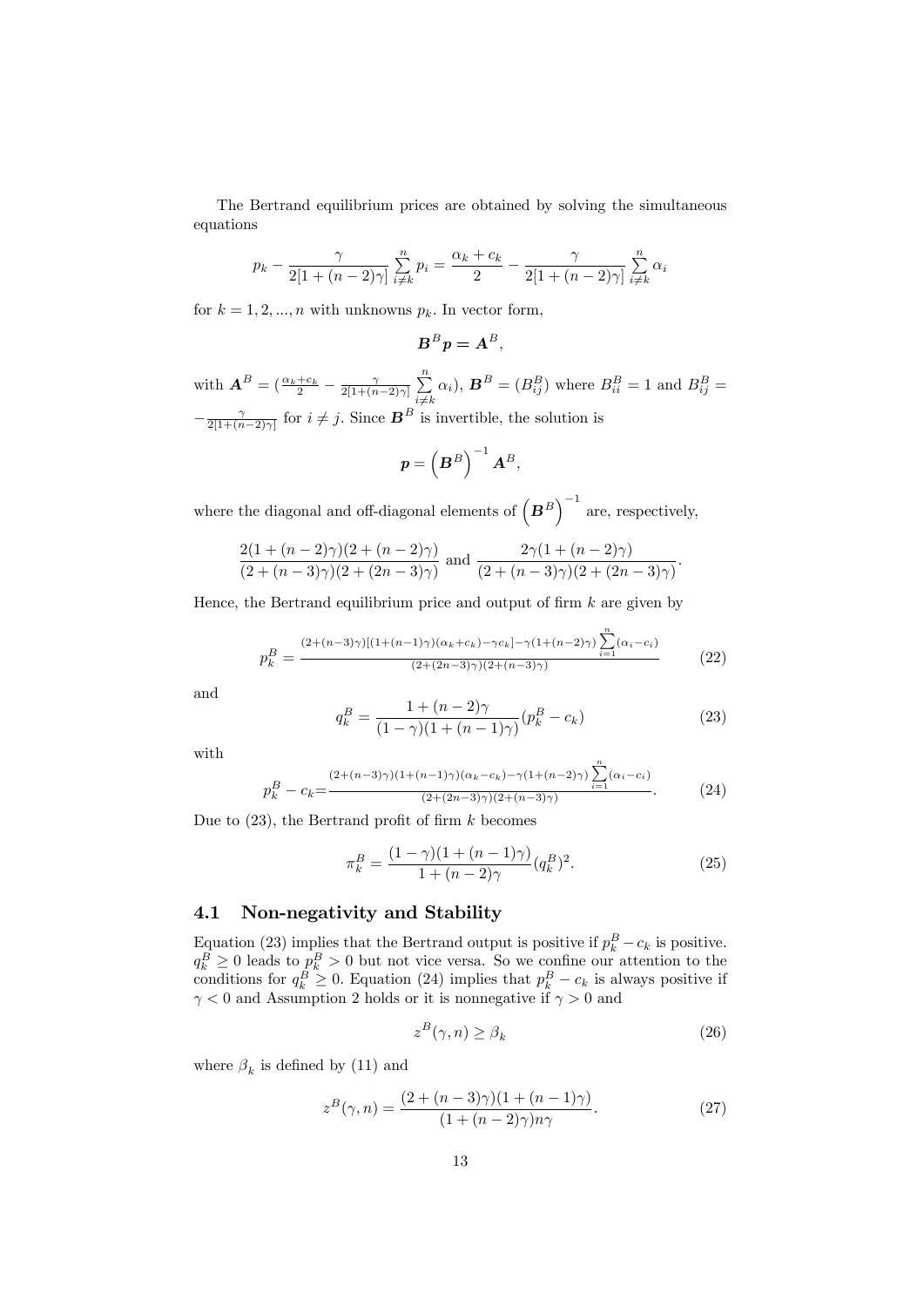Since it can be confirmed that  $z^B(\gamma, n) > 1$  for  $0 < \gamma < 1$  and  $2 \leq n < \infty$ ,<sup>4</sup> the Bertrand price is positive if firm  $k$  is higher-qualified or if the firms are homogeneous. For  $\beta_k > 1$ , it is positive if  $n \leq n_+$  where

$$
n_{+} = \frac{3 - 4\gamma + \beta_{k}(2\gamma - 1) + \sqrt{(1 - 2\gamma)^{2}(\beta_{k}^{2} + 1) + 2\beta_{k}(1 - 2\gamma^{2})}}{2(\beta_{k} - 1)}
$$

is a positive solution of  $z^B(\gamma, n) = \beta_k$ . In short, we have the following:

**Lemma 7** In the case of  $\gamma > 0$ , the Baretrand price is positive if

 $either the firm is higher-qualified or the firms are all homogeneous$ 

or

the firm is lower-qualified and 
$$
n \leq n_+
$$

while in the case of  $\gamma < 0$ , the Bertrand price is always positive under Assumption 2.

In examining stability of the Bertrand price with discrete time scales, we assume best response dynamics with naive expectations on price formation and obtain the following system of time-invariant difference equations:

$$
p_k(t+1) = \frac{\alpha_k + c_k}{2} - \frac{\gamma}{2[1 + (n-2)\gamma]} \sum_{i \neq k}^{n} [\alpha_i - p_i(t)] \text{ for } k = 1, 2, ..., n. \quad (28)
$$

Similarly to the Cournot competition, we can also obtain the output difference equations under Bertrand competition by substituting  $p_k(t+1)$  into the direct demand function (5):

$$
q_k(t+1) = \frac{(1 + (n-2)\gamma)(\alpha_k - p_k(t+1)) - \gamma \sum_{i \neq k}^{n} (\alpha_i - p_i(t+1))}{(1 - \gamma)(1 + (n-1)\gamma)}.
$$
 (29)

It is clear from (28) and (29) that the output dynamics is synchronized with the price dynamics. We focus on price dynamics henceforth. The coefficient matrix of the price adjusting system (28) is

$$
\mathbf{J}_B = \left( \begin{array}{cccc} 0 & \overbrace{\frac{\gamma}{2[1 + (n-2)\gamma]}} & \cdots & \overbrace{\frac{\gamma}{2[1 + (n-2)\gamma]}} \\ \frac{\gamma}{2[1 + (n-2)\gamma]} & 0 & \cdots & \overbrace{\frac{\gamma}{2[1 + (n-2)\gamma]}} \\ \vdots & \vdots & \ddots & \vdots \\ \frac{\gamma}{2[1 + (n-2)\gamma]} & \overbrace{\frac{\gamma}{2[1 + (n-2)\gamma]}} & \cdots & 0 \end{array} \right).
$$

This matrix has the same structure as  $J_C$ . So replacing  $\gamma$  of  $\lambda_k^C$  by  $-\gamma/2[1 +$  $(n-2)\gamma$  yields the eigenvalues of  $J_B$ ,

$$
\lambda_1^B = \lambda_2^B = \dots = \lambda_{n-1}^B = -\frac{\gamma}{2[1 + (n-2)\gamma]} \text{ and } \lambda_n^B = \frac{(n-1)\gamma}{2[1 + (n-2)\gamma]}.
$$
  

$$
\lambda_1^B = \frac{(n-1)\gamma}{2[1 + (n-2)\gamma]}.
$$
  

$$
\lambda_1^C = \frac{(n-1)\gamma}{2[1 + (n-2)\gamma]}.
$$

<sup>4</sup>  $(2 + (n-3)\gamma)(1 + (n-1)\gamma) - (1 + (n-2)\gamma)n\gamma = (1 - \gamma)(2 + (2n-3)\gamma) > 0$  for  $n \ge 1$ and  $\gamma < 1$ .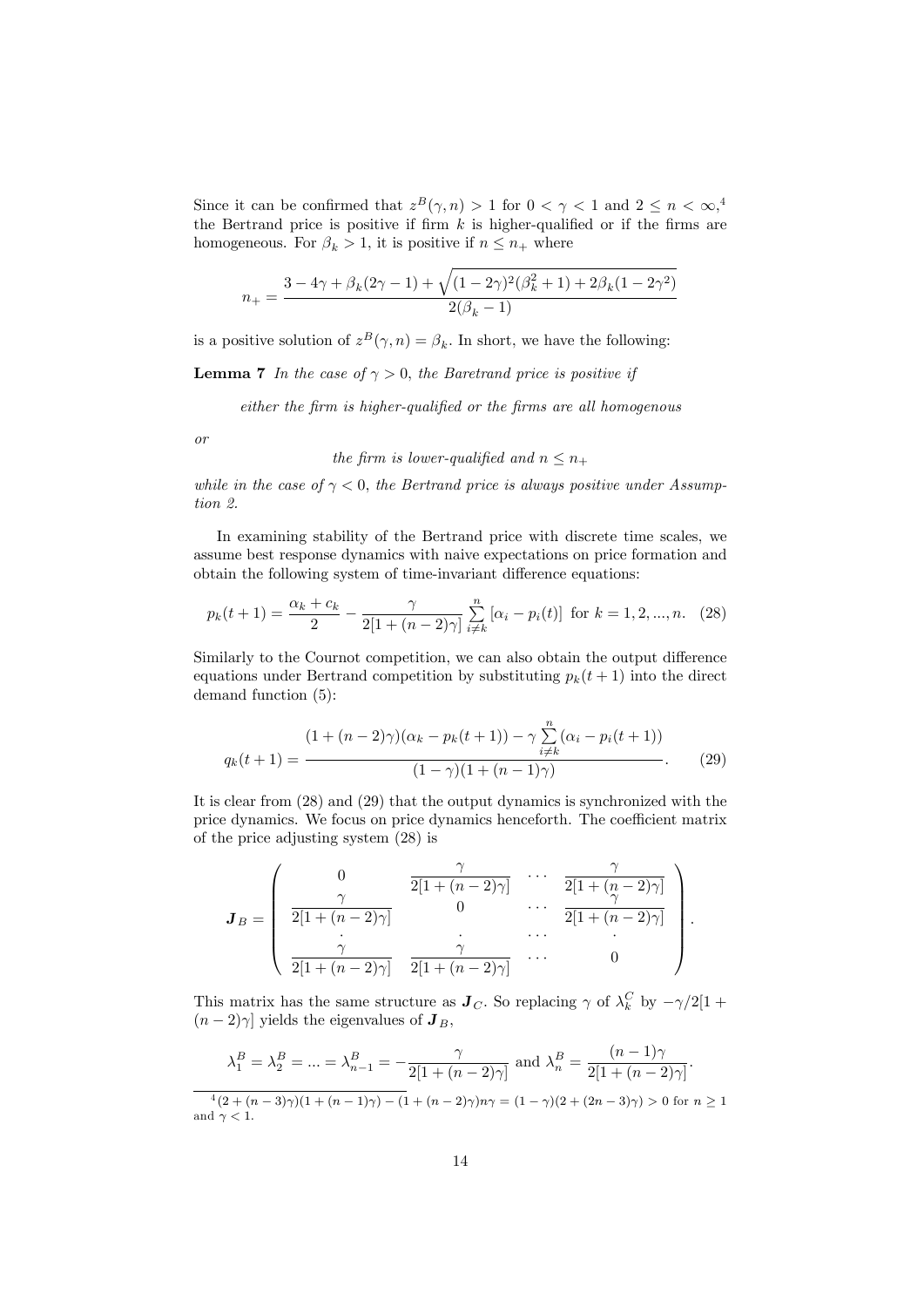When  $\gamma > 0$  and  $n \geq 2$ , we have  $\left|\lambda_k^B\right| < 1$  for  $k = 1, 2, ..., n$ . That is, the Bertrand price is globally asymptotically stable in  $D_{(+)}$ .<sup>5</sup> Neither product differentiation nor homogeneity affect the stability of the Bertrand price if the goods are substitute. When  $\gamma < 0$  and Assumption 2 is given,  $0 < \lambda_k^B < 1$ holds for  $k = 1, 2, ..., n - 1$ . The value of  $\lambda_n^B$  is clearly negative and the stability condition  $\lambda_n^B > -1$  can be rewritten as

$$
n < \frac{5}{3} - \frac{2}{3\gamma}.\tag{30}
$$

Under Assumption 2, the Bertrand price is stable if the following condition holds,<sup>6</sup>

$$
n < \min\left\{\frac{5}{3} - \frac{2}{3\gamma}, \ 1 - \frac{1}{\gamma}\right\} \tag{31}
$$

The stability of the Bertrand price is summarized as follows:

**Lemma 8** In Bertrand competition with discrete time scales,  $(i)$  the Bertrand price is stable for any  $n \geq 2$  if the goods are substitutes whereas it is stable if the goods are complements, Assumption 2 holds and

$$
n<\min\left\{\frac{5}{3}-\frac{2}{3\gamma},\ 1-\frac{1}{\gamma}\right\}.
$$

Lemma 7 is concerned with the non-negativity condition of the Bertrand price and Lemma 8 is concerned with the stability condition. Thus combining these lemmas gives the following result:

**Theorem 3** In the case of  $\gamma > 0$ , the Bertrand price is positive and stable if

 $either the firm is higher-qualified or homogeneous$ 

or

the firm is lower-qualified and  $n \leq n_+$ 

while in the case of  $\gamma < 0$ , it is positive and stable if Assumption 2 holds and

$$
n < \min\left\{\frac{5}{3} - \frac{2}{3\gamma}, \ 1 - \frac{1}{\gamma}\right\}.
$$

We graphically confirm Theorem 3. In Figure 2(A) in which  $\gamma < 0$ , the positive-sloping red and blue curves correspond, respectively, to the marginalstability curve and the SOC (i.e., the second-order condition) curve under which Assumption 2 holds. Thus the Bertrand price is positive and stable in the yellow region. It is checked that the two curves intersects for  $\gamma = -1/2$  and  $n = 3$ . Thus the Bertrand price is always stable in the duopoly and stable if  $\gamma > -1/2$  in

$$
i<\frac{3}{2}-\frac{1}{2\gamma}
$$

 $\boldsymbol{r}$ 

<sup>&</sup>lt;sup>5</sup>Okuguchi (1987) has already shown the same result with a more general demand function. <sup>6</sup>If the Jacobian of the demand function is diagonally dominant (i.e.,  $|dq_k/dp_k|$  >  $\sum_{i \neq k} |dq_i/dp_k|$ , then we have

which is stronger than the price-stability condition and thus leads to the stability of Bertrand price. However we do not assume this strong condition in what follows.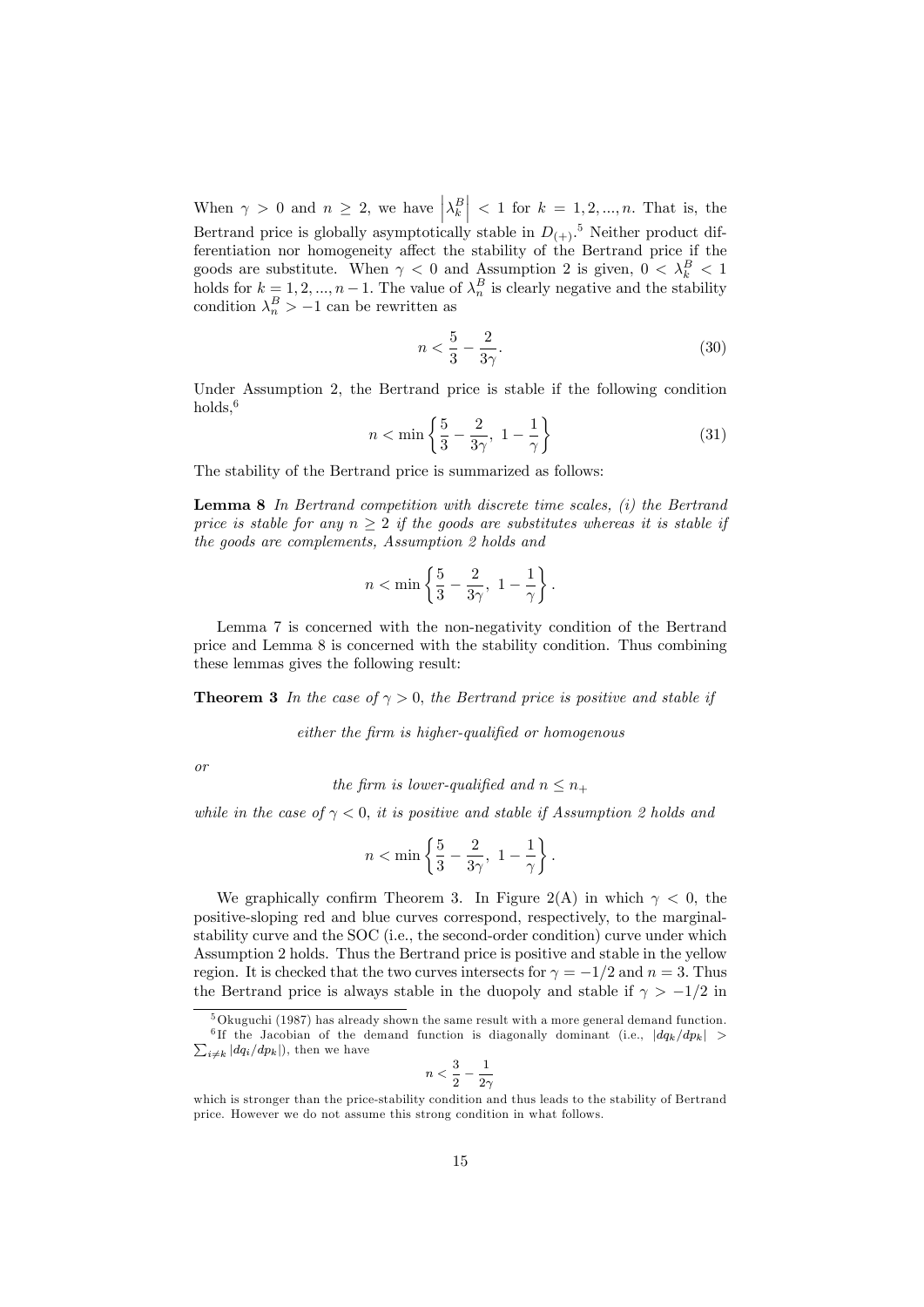the triopoly. For  $n \geq 4$ , it is stable if  $\gamma > \gamma_n^B$  where the threshold value  $\gamma_n^B$  is determined by

$$
\gamma_n^B = \frac{2}{5 - 3n}.
$$

It is also checked that the Bartrand price is unstable but satisfies Assumption 2 if  $1/(1 - n) < \gamma < \gamma_n^B$  while it is unstable and violates Assumption 2 if  $\gamma < 1/(1 - n).$ 

In the case of  $\gamma > 0$ , the Bertrand price is stable but its positivity is sensitive to the value of  $\beta_k$ . Indeed, it is positive and stable if the firm is higher-qualified or the firms are all homogenous. On the other hand, if the firm is lower-qualified, then zero-output curve on which  $n = n_+$  divides the  $D_+$  plane and the Bertrand price is positive and stable only in the region below the curve. In Figure 2(B), three curves with  $\beta_k = 3/2$ ,  $\beta_k = 5/2$  and  $\beta_k = 7/2$  are illustrated as three negative-sloping curves. Increasing the value of  $\beta_k$  shifts the zero-output curve leftward. Thus these colored regions give the stability region of the positive Bertrand price when  $\beta_k = 3/2$ . The union of the blue and dark-orange regions is the stability region when  $\beta_k = 5/2$  and increasing  $\beta_k$  to 7/2 takes away the blue region, limiting the stability region to the dark-orange region. The stronger heterogeneity makes the stability region smaller through shifting the zero-output curve leftward. In the n-poly model, the Bertrand price is positive and stable for  $\gamma < \gamma_{\beta_k}$  where  $\gamma_{\beta_k}$  solves  $z^B(\gamma, n) = \beta_k$ . As seen in Figure 2(B), the threshold values of  $\gamma$  for  $n=2$  are

$$
\gamma_{\frac{2}{3}} < -1+\sqrt{3} \simeq 0.732, \,\, \gamma_{\frac{5}{2}} < -2+\sqrt{6} \simeq 0.449 \,\, \text{and} \,\, \gamma_{\frac{7}{2}} < -3+\sqrt{11} \simeq 0.317.
$$

It is also seen that the larger number of the firms is an destabilizing factor as  $\gamma_{\beta_k}$  is decreasing in *n*.



Figure 2. Bertrand competition: stability and non-negativity region

If continuous time scales are considered, then the best response dynamics has the Jacobian  $J_B - I$  with eigenvalues

$$
-1 - \frac{\gamma}{2(1 + (n-2)\gamma)} \text{ and } -1 + \frac{(n-1)\gamma}{2(1 + (n-2)\gamma)}.
$$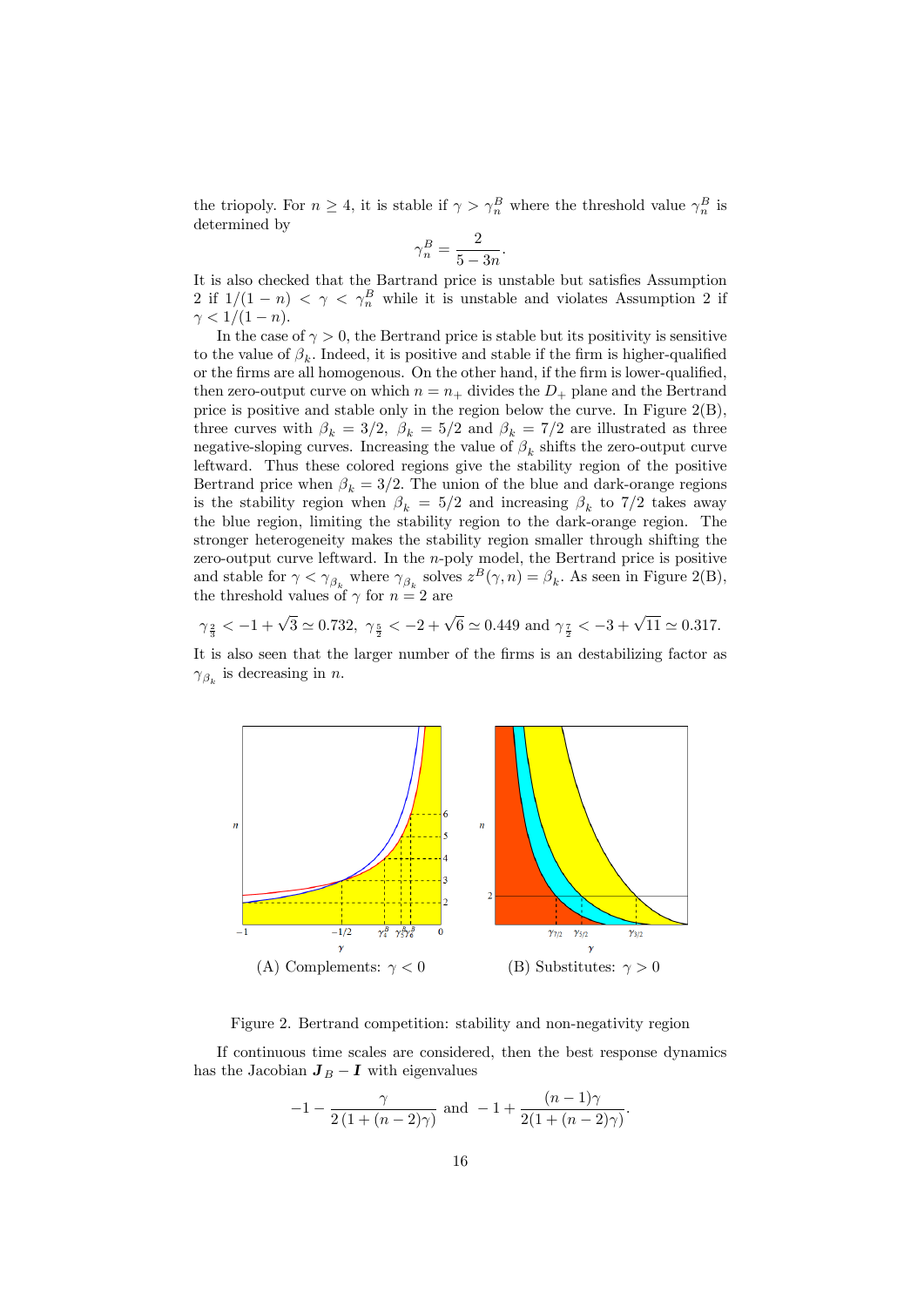If  $\gamma > 0$ , then these eigenvalues are negative. If  $\gamma < 0$ , then they are negative if

$$
n < \frac{3}{2} - \frac{1}{\gamma}.
$$

However this inequality always holds under Assumption 2 and thus is ineffective. In summary, a change of the time scales does not affect the stability conditions regardless of whether the goods are substitutes or complements:

Theorem 4 Under Bertrand competition with continuous time scales, the Bertrand point is stable for any n if the goods are substitutes and for  $(\gamma, n)$  satisfying equationrelation (31) if the goods are complements and Assumption 2 holds.

### 4.2 Strategy Effect

We can consider the strategy effect by comparing Figure 1 with Figure 2. We start with the case of  $\gamma < 0$ . it is easily verified that

$$
\max\left\{\frac{5}{3}-\frac{2}{3\gamma},\ 1-\frac{1}{\gamma}\right\}<1-\frac{2}{\gamma}.
$$

This inequality implies that the marginal stability curve under the Cournot competition is located above the partition curve under the Bertrand competition. In other words, the Cournot output is more stable than the Bertrand price in the sense that the stability region for the positive Cournot output is larger than the stability region for the positive Bertrand price.

On the other hand, in the case of  $\gamma > 0$ , the crucial factor is whether the firm is higher- or lower-qualified. For the higher-qualified firm, the Bertrand price is always positive and stable while the Cournot output is positive and stable if  $n < 1+2/\gamma$ . Changing the strategy to price-adjustment from quantityadjustment works for stabilization. When the firm is lower-qualified, its zerooutput curve is obtained from inequality (13) as

$$
n = f(\gamma, \beta_k) := \frac{2 - \gamma}{\gamma(\beta_k - 1)}
$$
\n(32)

under the Cournot competition and  $n = n_+$  under the Bertrand competition. We abbreviate the former to the  $C$ -curve and the latter to the  $B$ -curve. Then solving  $f(\gamma, \beta_k) = n_+$  for  $\gamma$  present the following; the C-curve is above, respectively below, the C-curve according to

$$
\beta_k < \frac{2}{\gamma}
$$
, respectively  $\beta_k > \frac{2}{\gamma}$ .

The case  $2 > \beta_k$ (> 1) is divided into two sub cases according to the relative location of the C-curve with respect to the marginal-stability curve,  $1 < \beta_k$  $4/3$  and  $4/3 < \beta_k < 2$ . The first subcase is depicted by Figure 3(A) in which  $\beta_k = 1.3$  is taken and the second case by Figure 3(B) with  $\beta_k = 3/2$ . In both figures, the red curve is described by  $n = f(\gamma, \beta_k)$ , the green curve by  $n = n_+$ and the black curve by the marginal-stability condition,  $n = 1 + 2/\gamma$ . As shown in Figure 2(B), the C-curve is above the black curve implying that the Cournot output is stable in the union of the yellow and blue regions. The B-curve crosses the marginal stability curve from below, adding the red region to the yellow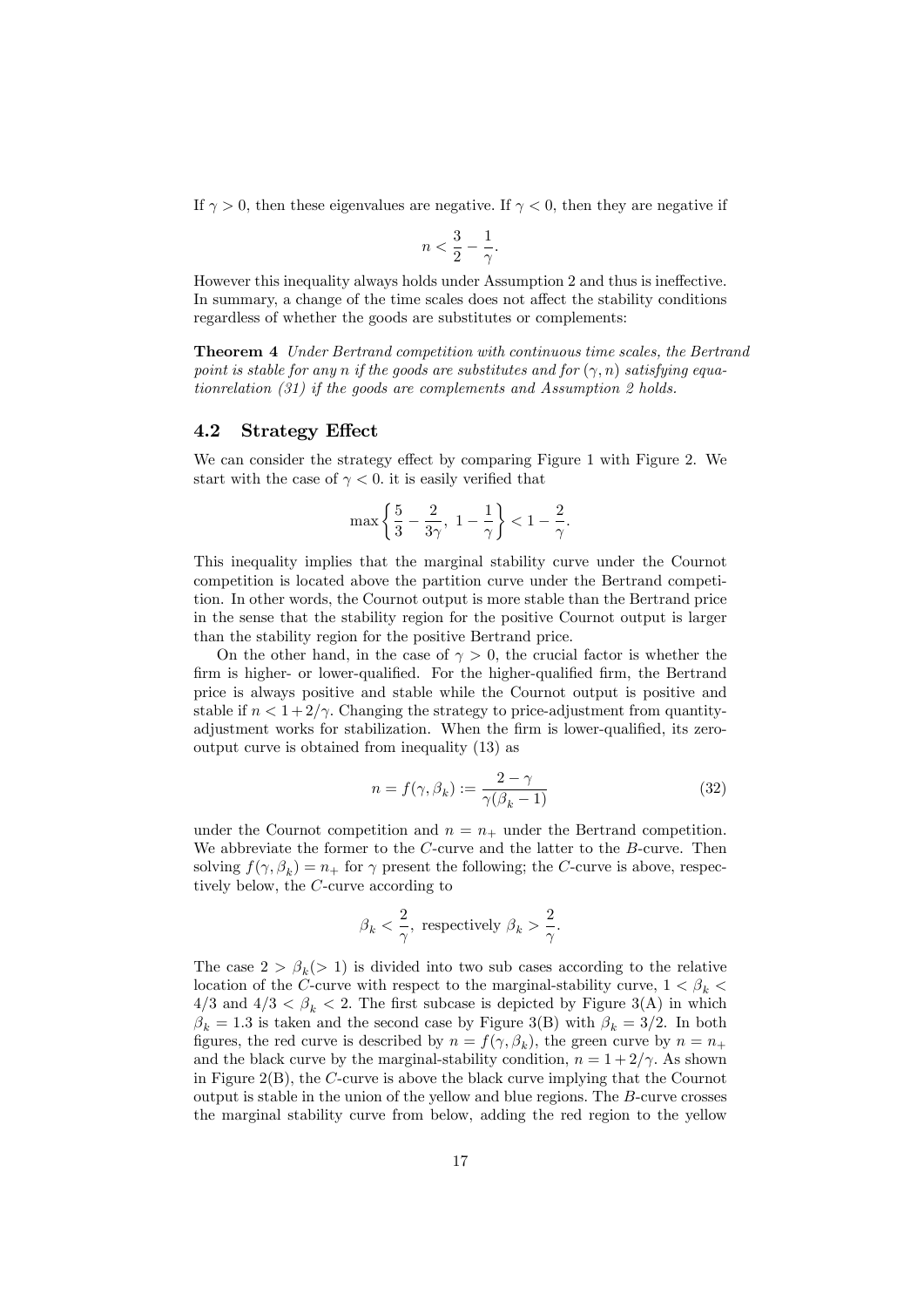region and subtracting the blue region from it to construct the stability region of the Bertrand price. In the second subcase, the C-curve as well as the B-curve shifts down by increasing the value of  $\beta_k$ . As a result, as already shown in Figure 2(B), the stability region of the Cournot output is the union of the yellow, blue and meshed-yellow regions. The stability region of the Bertrand price is the union of the yellow and red regions. Since it may not be determined which is larger, the red region and the blue region, the strategy effect caused by changing the quantity adjustment to the price adjustment on stability is ambiguous when  $\beta_k < 2$ .



Figure 3. Stability regions under Cournot and Bertrand competition

For  $\beta_k \geq 2$ , the solution of the simultaneous equations  $n = f(\gamma, \beta_k)$  and  $n = n_+$  is  $\gamma = 2/\beta_k$  and  $n = 2$ . As far as  $n \geq 2$  is assumed, the C-curve is always located above the B-curve, implying that the Cournot output is more stable than the Bertrand price in the sense that the stability region under the Cournot competition is larger than the stability region under the Bertrand competition. Summarizing the results, we have

Theorem 5 In the discrete time framework, when the goods are substitutes, the Bertrand competition is more stable for  $\beta_k < 1$ , the Cournot competition is more stable for  $\beta_k > 2$ , it is ambiguous which is stronger for  $1 < \beta_k < 2$ 

The Cournot output and Bertrand price are always stable in the continuoustime scale if the goods are substitutes. On the other hand, if the goods are complements, the changing of time scales do not affect the stability conditions in both Cournot and Bertrand competition. So we have the following:

Theorem 6 In the continuous time framework, both of the Cournot and Bertrand competitions are stable if the goods are substitutes and Cournot competition is more stable than Bertrand competition if the goods are complements.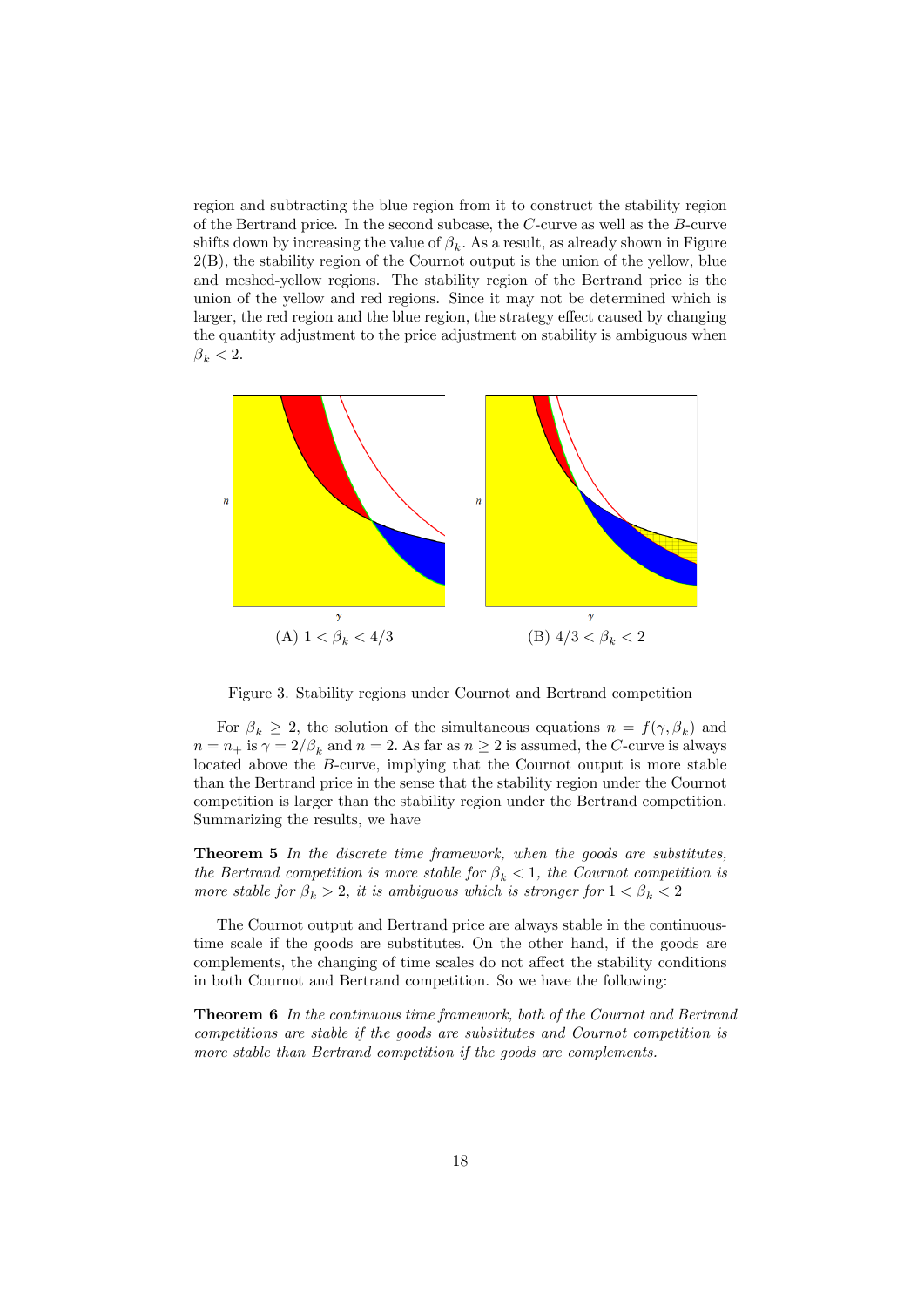## 5 Concluding Remarks

Discrete and continuous linear oligopolies are examined with differentiated products. Conditions are derived for the positivity of the equilibrium quantities as well as for that of the equilibrium prices. Then conditions are given for the stability of the positive equilibria. These conditions are analyzed in detail when their dependence on the number of firms  $(n)$  on the degree of differentiation of the products  $(\gamma)$ , on the heterogeneity of the firms  $(\beta_k)$  and on the selection of the time scales is examined. In the case of Cournot competition our findings can be summarized as follows. With discrete time scales the positive equilibrium of a firm is stable if the number of firms is less than a threshold that depends on both  $\gamma$  and  $\beta_k$ . If the time scale is continuous, then the positive equilibrium is always stable if the products are substitutes and it is stable if the products are complements and the number of firms is below a certain threshold. In the case of price adjusting Örms and discrete time scales, we have the following facts. If the products are substitutes, then the positive equilibrium price is stable if either the firm is higher qualified  $(\beta_k < 1)$ . If the products are complements, then the positive equilibrium price is stable if the number of firms is below a given threshold. With continuous time scales the positive equilibrium price is stable for any number of Örms if the products are substitutes and with a bounded number of firms if the products are complements. In comparing the stability conditions we can conclude as follows: In the discrete time framework when the goods are substitutes, the Bertrand competition is more stable for  $\beta_k < 1$ , the Cournot competition is more stable for  $\beta_k > 2$ , however for  $1 < \beta_k < 2$ , no clear comparison is possible. In the continuous time framework both the Cournot and Bertrand equilibria are stable if the goods are substitutes and Cournot competition is more stable than Bertrand competition if the goods are complements.

Since all models resulted in linear dynamics, stability of the equilibria means global asymptotical stability. Our next research project will be to analyze nonlinear oligopolies and investigate their local and global stability.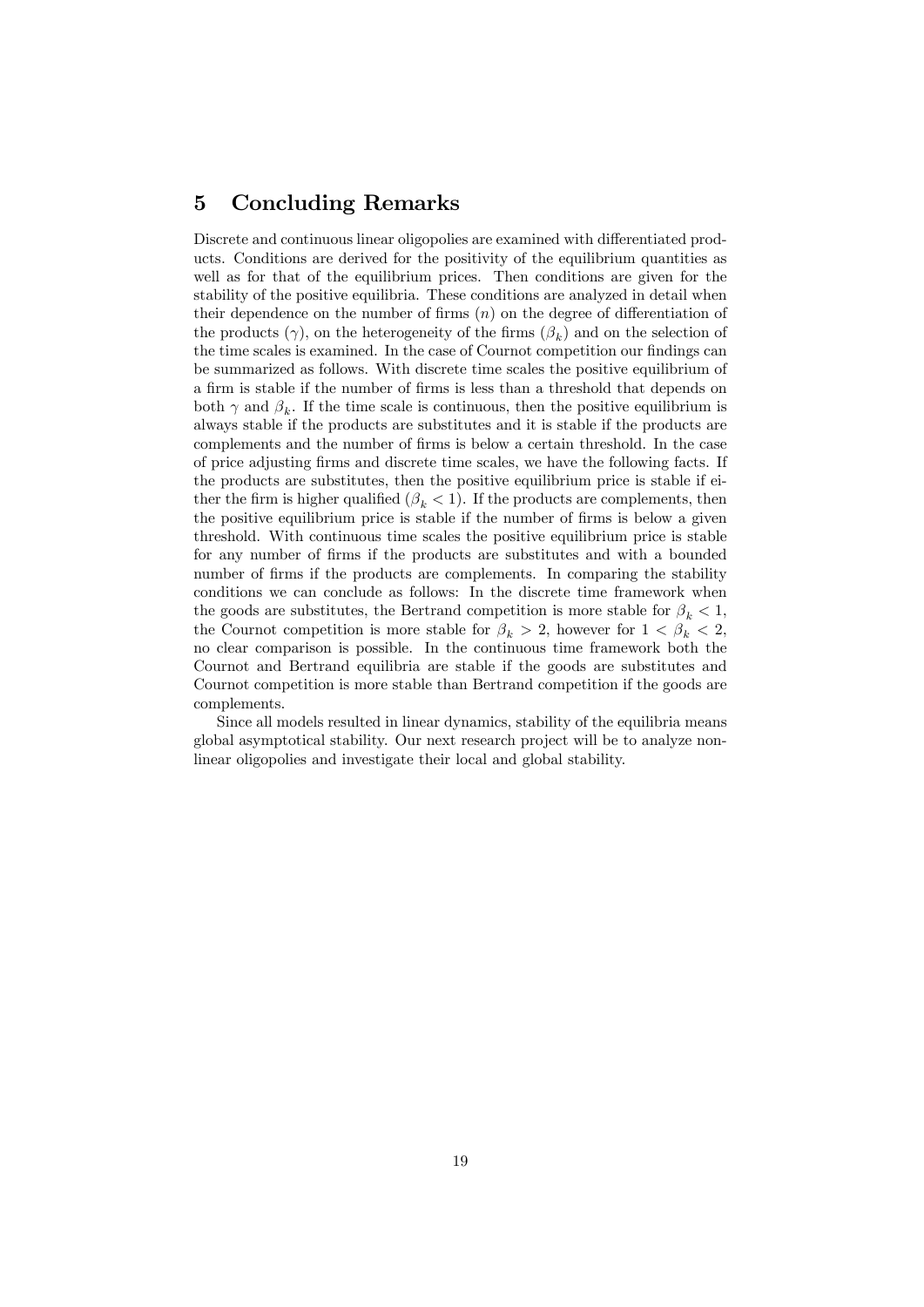## References

- [1] Cánovas, J., T. Puu, and M. Ruiz, The Cournot-Theocharis problem reconsidered, Chaos, Solitions and Fractals, 37(2008), 1025-1039.
- [2] Cheng, L., Comparing Bertrand and Cournot equilibrium: A gametric approach, Rand Journal of Economics, 16 (1985), 146-152.
- [3] Eichhorn, W. Zur Statchen Theorie des Mehrproduction-Oligopols, Operations Research, Verfahven, 10 (1971a), 15-33.
- [4] Eichhorn, W. Sur Dynamischen Theorie des Mehrproducten-Oligopols, Jahbucher fur Nationalokonomie und Statistik, 186 (1971b), 498-515.
- $[5]$  Fisher, F.,  $(1961)$ , The stability of the Cournot solution: the effects of speeds of adjustment and increasing marginal costs, Review of Economic Studies, 28 (1961), 125-135.
- [6] Friedman, J. W., Game Theory with Applications to Economics, Oxford University Press (1986), New York/Oxford,
- [7] Goldberg, P. K. Product differentiation and oligopoly in international markets: The case of the U.S. Automobile Industry, Econometrica, 63(1995), 891-951.
- [8] Gandolfo, G., Economic Dynamics (Study Edition), 2000, Berlin/Heidelberg/New York, Springer.
- [9] Hadar, J., Stability of oligopoly with product differentiation, Review of Economic Studies, 33(1966), 57-60.
- [10] Hahn. F., The stability of the Courno oligopoly solution, Review of Economic Studies, 29 (1962), 329-331.
- [11] Krelle, W. Precistheorie I (2nd edition), Tubingen (1976), J.C.B. Mohr (Paul Siebeck).
- [12] McManus, M., and Quandt, R., Equilibrium numbers and size in Cournot oligpoly, Yorkshire Bulletin of Social Science and Economic Research, 16(1964), 68-75.
- [13] Matsumoto, A. and F. Szidarovszky, Quantity and price competition in a dynamic differentiated oligopoly, *Mimeo*, (2010).
- [14] Moorthy, K. S. Cournot competition in a differentiated oligopoly, *Journal* of Economic Theory, 36(1985), 86-109.
- [15] Okuguchi, K., and Szidarovszky, F., The Theory of Oligopoly with Multhiproduct Firms, Springer Verlag (1999), Berlin/Heidleberg/New York
- [16] Okuguchi, K., Equilibrium prices in the Bertrand and Cournot oligopolies, Journal of Economic Theory, 42 (1987), 128-139.
- [17] Okuguchi, K. Expectations and Stability in Oligopoly Models, Springer-Verlag (1976), Berlin/Heidlberg/New York.
- [18] Puu, T., Rational expectations and the Cournot-Theocharis problems, Discrete Dynamics in Nature and Society, 2006 (2006), 1-11.
- [19] Seller, R. Preispolitik der Mehr producten unter nechmung in der Statischen Theorie, Springer-Verlag (1970), Berlin/Heidelberg/New York.